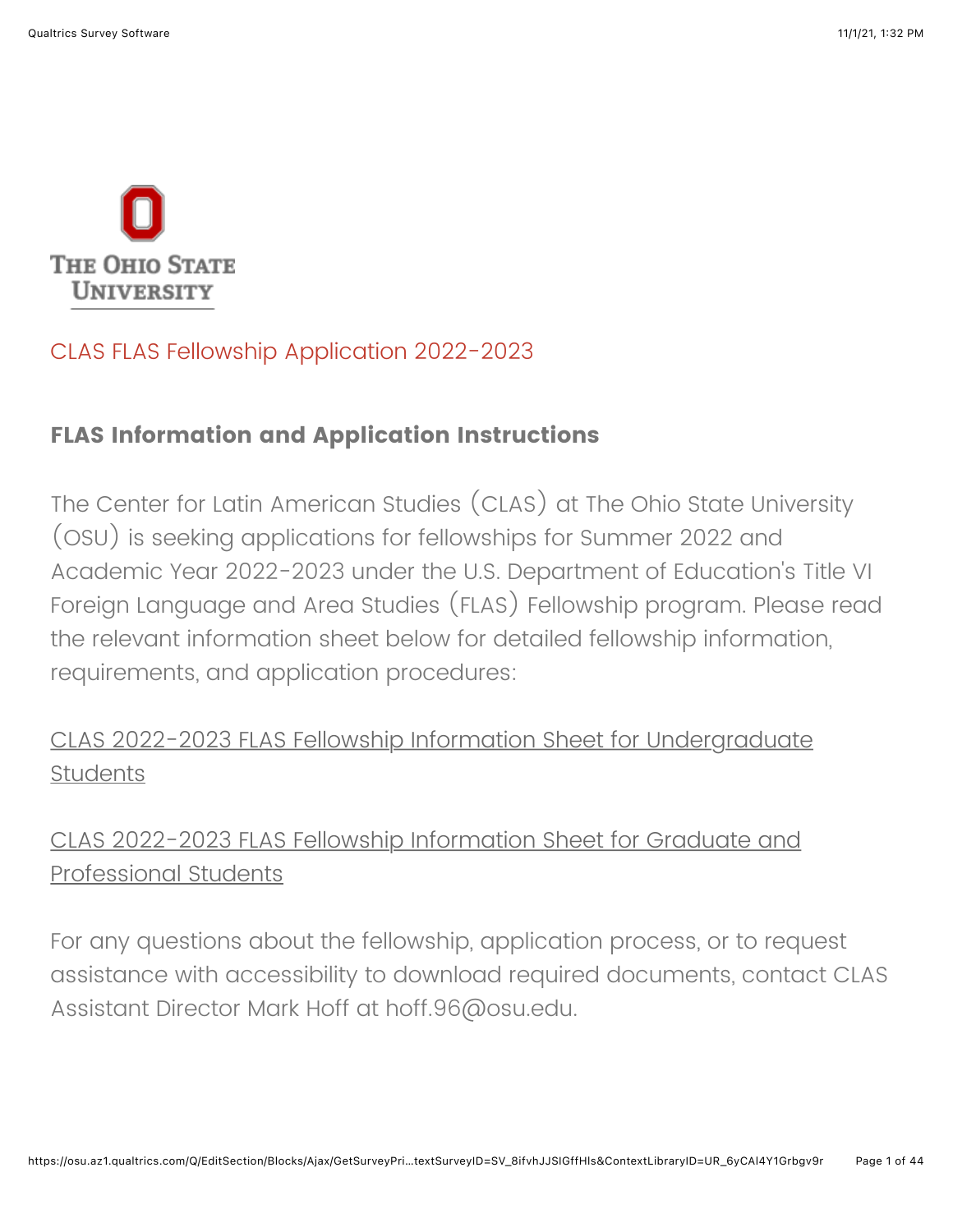I certify that I have reviewed the relevant information sheet in detail.



I am aware that no consideration will be given to an application that is incomplete or improperly filled out.

O Yes

## **Demographic Information**

Applicant information:

| <b>First Name</b>                                 |  |
|---------------------------------------------------|--|
| Middle/Maiden<br>Name                             |  |
| Last Name                                         |  |
| OSU Email (if<br>applicable)                      |  |
| Permanent Non-<br><b>OSU Email</b><br>(required!) |  |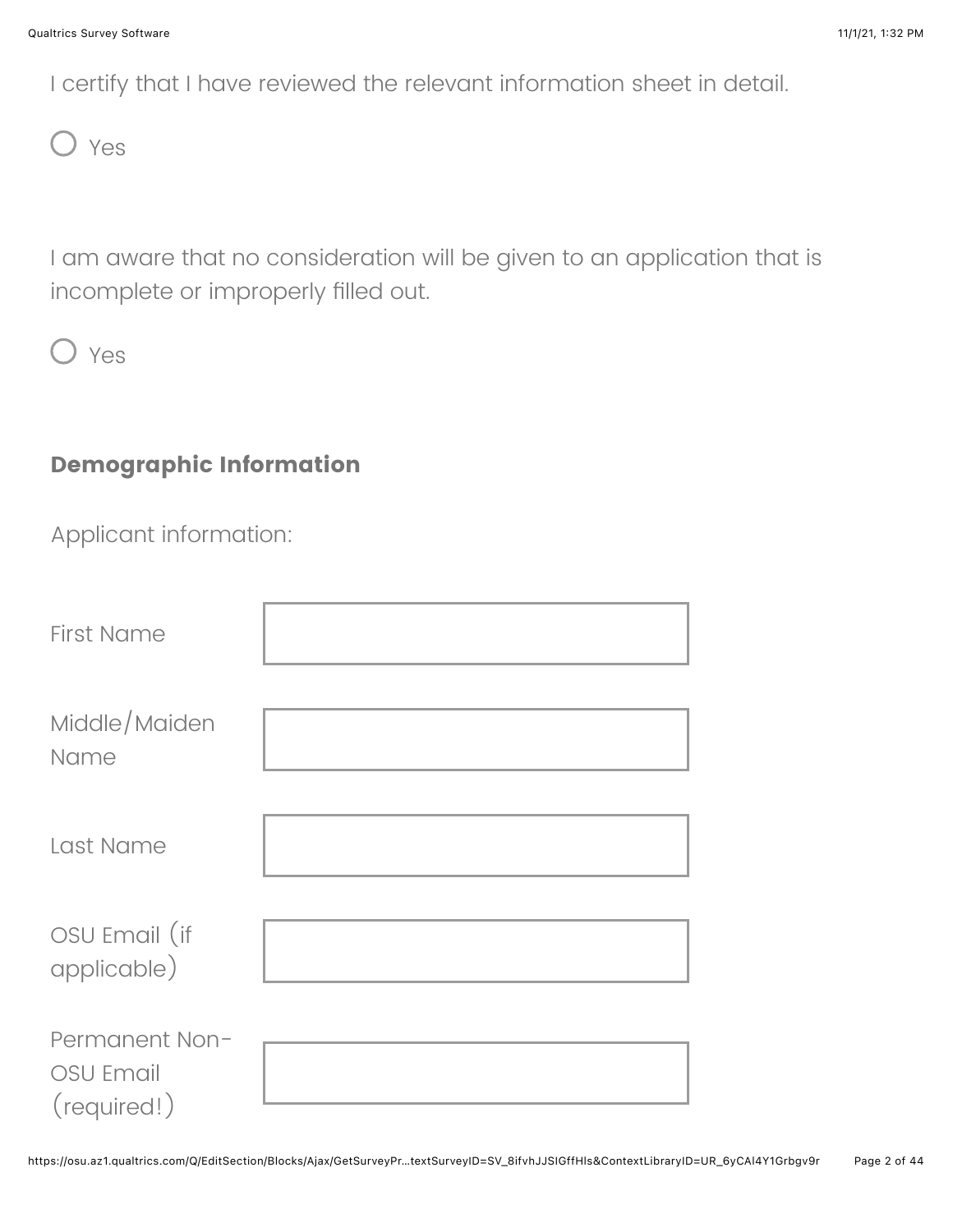| Telephone                                      |  |
|------------------------------------------------|--|
| Ohio State Student<br>$ID$ (if<br>applicable): |  |
| Present address:                               |  |
| <b>Street address</b>                          |  |
| Apt. #                                         |  |
| City                                           |  |
| State                                          |  |
| Zip                                            |  |

Permanent address (if different from above):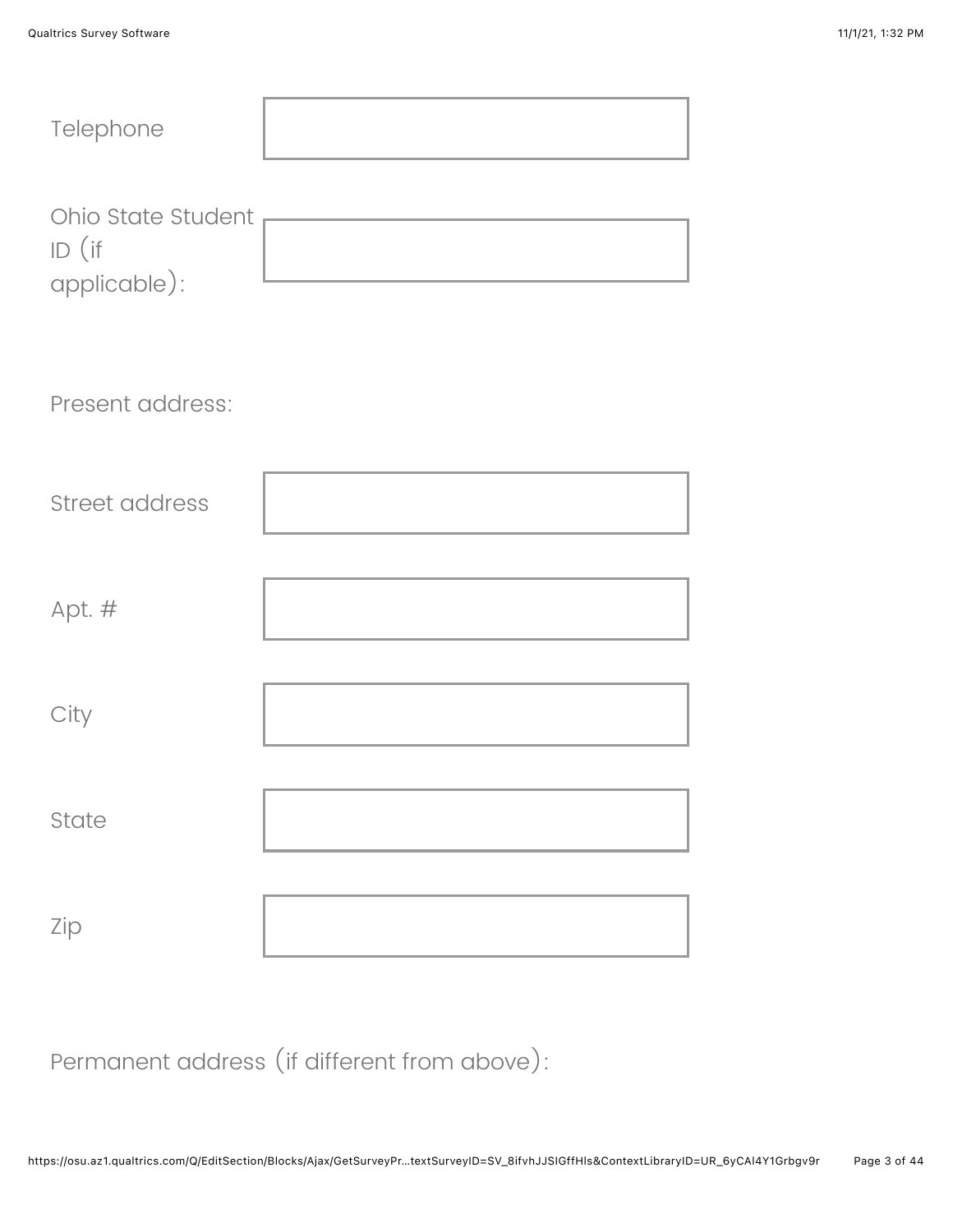| Street address |  |
|----------------|--|
| Apt. #         |  |
| City           |  |
| State          |  |
| Zip            |  |

Citizenship (applicants must be a U.S. citizen or permanent resident to be eligible):

- U.S. Citizen
- Permanent resident

Ethnicity (choose one or more):



- Asian or Pacific Islander
- $\square$  Black/African American (Non-Hispanic)
- $\Box$  Hispanic/Latino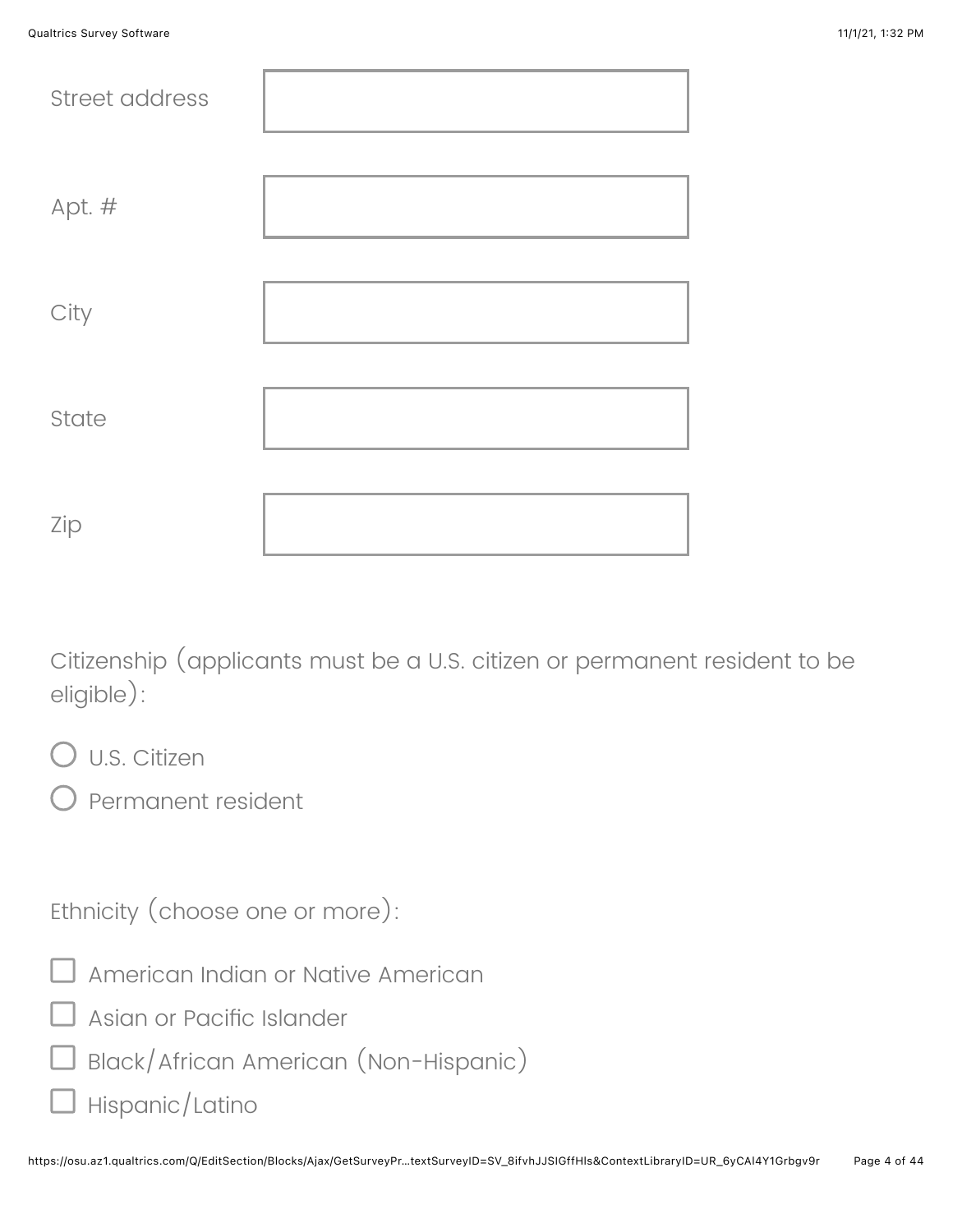White (Non-Hispanic)

I No Response

#### **Academic Objectives**

I am applying for the following FLAS competition:

- $\bigcirc$  Undergraduate FLAS for Students in Any Field
- Graduate and Professional FLAS for Students in Any Field

Academic objectives:

| Major(s) |  |
|----------|--|
| Minor(s) |  |
| Advisor  |  |

Academic objectives:

| Home Department, |  |
|------------------|--|
| at OSU           |  |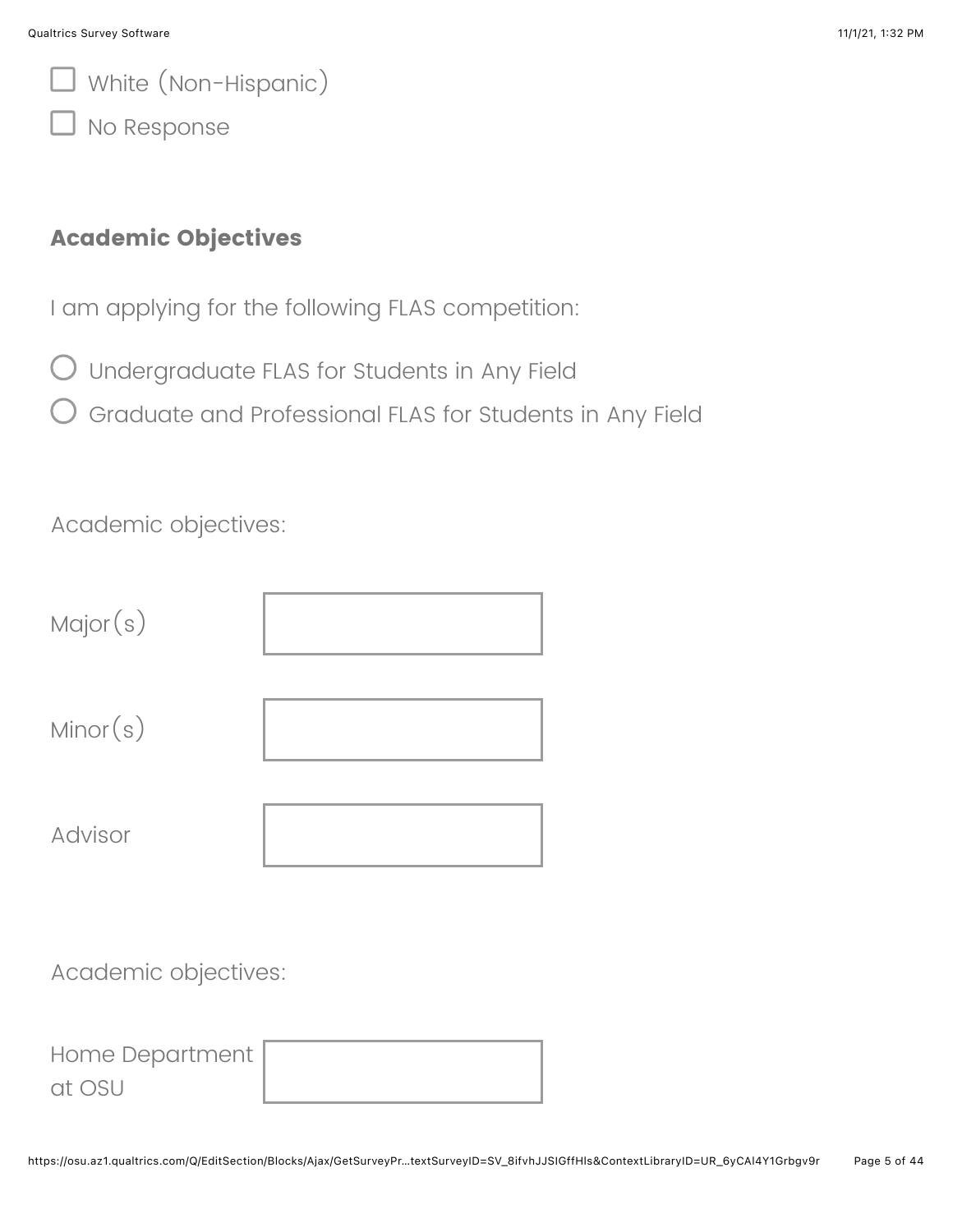|         | <b>OSU Faculty</b> |
|---------|--------------------|
| Advisor |                    |

Current degree objective:

- O Bachelor's
- Master's
- Doctorate

|  | $\overline{\phantom{a}}$ |
|--|--------------------------|
|  |                          |

Expected completion date of current degree objective:

Final degree objective:



- Master's
- Doctorate

Other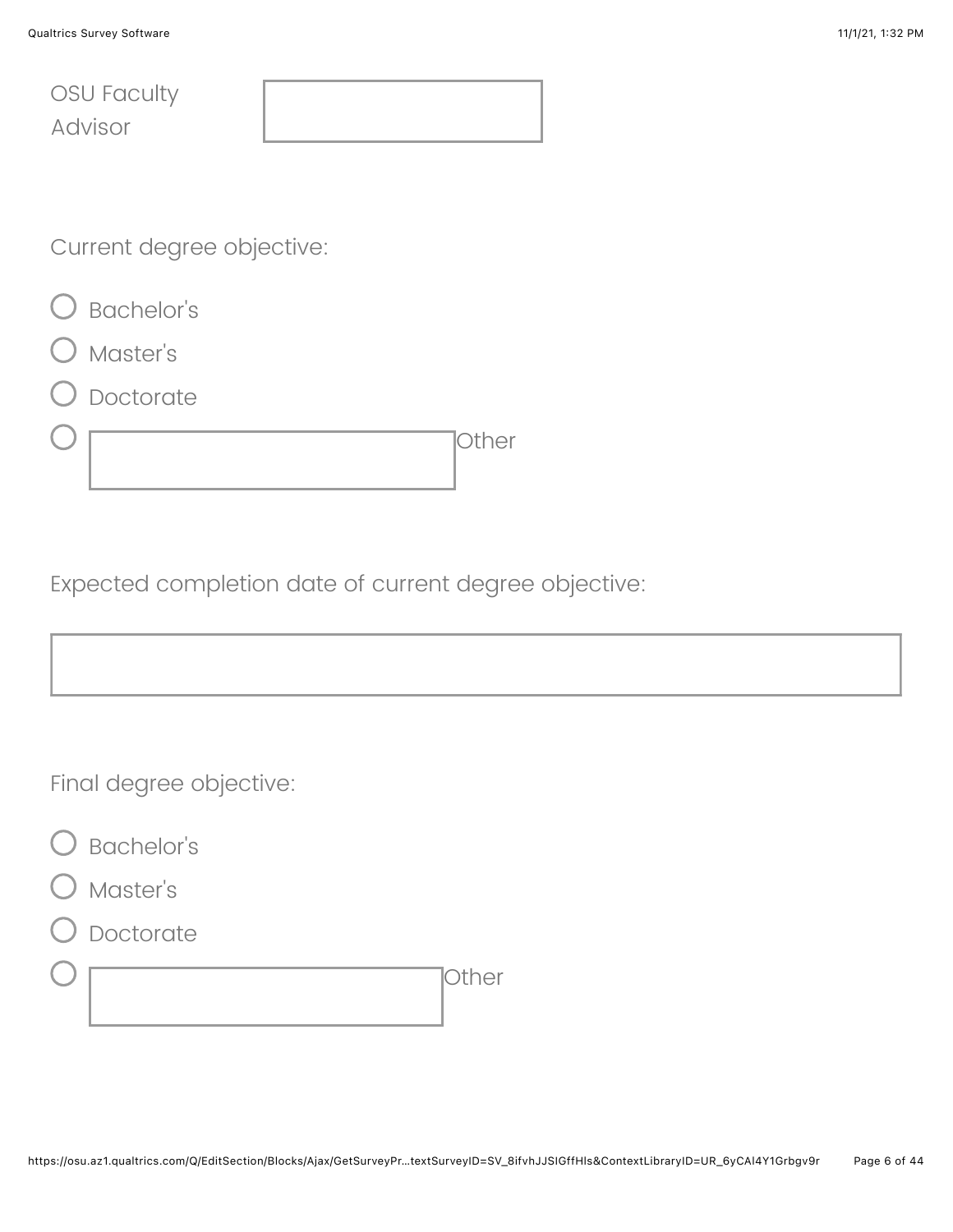Expected completion date of final degree objective:

## **Fellowship History and Applications**

I am applying for a FLAS Fellowship for: (select all that apply)

 $\Box$  Summer 2022

Academic Year 2022-2023

Are you or will you be submitting any other applications for Summer 2022 FLAS Fellowships to other Title VI Centers/Programs at The Ohio State University?

| $O$ Yes (please list) |
|-----------------------|
|                       |
| <b>No</b>             |

Are you or will you be submitting any other applications for Academic Year 2022-2023 FLAS Fellowships to other Title VI Centers/Programs at The Ohio State University?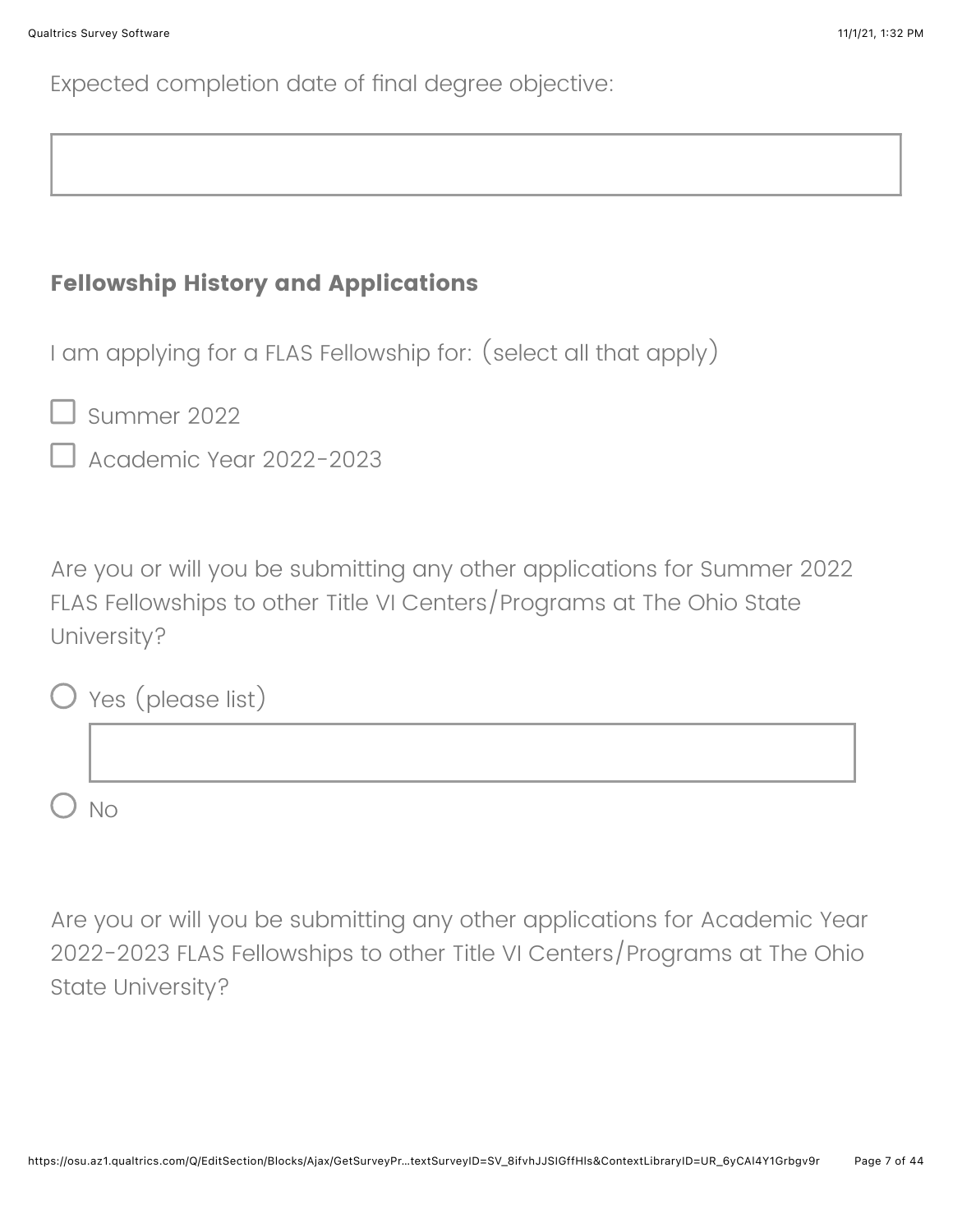| Yes (please list)                                                                              |
|------------------------------------------------------------------------------------------------|
|                                                                                                |
| <b>No</b>                                                                                      |
|                                                                                                |
| Have you applied for any other funding for Summer 2022?                                        |
| Yes (please list all other fellowships, scholarships, or funding sources<br>and their amounts) |
|                                                                                                |
| <b>No</b>                                                                                      |
|                                                                                                |
| Have you applied for any other funding for Academic Year 2022-2023?                            |
| Yes (please list all other fellowships, scholarships, or funding sources<br>and their amounts) |
|                                                                                                |
| <b>No</b>                                                                                      |
|                                                                                                |
| Have you ever won a FLAS Fellowship from any university (including OSU)?                       |
| Yes (please list university, language, and year)                                               |
|                                                                                                |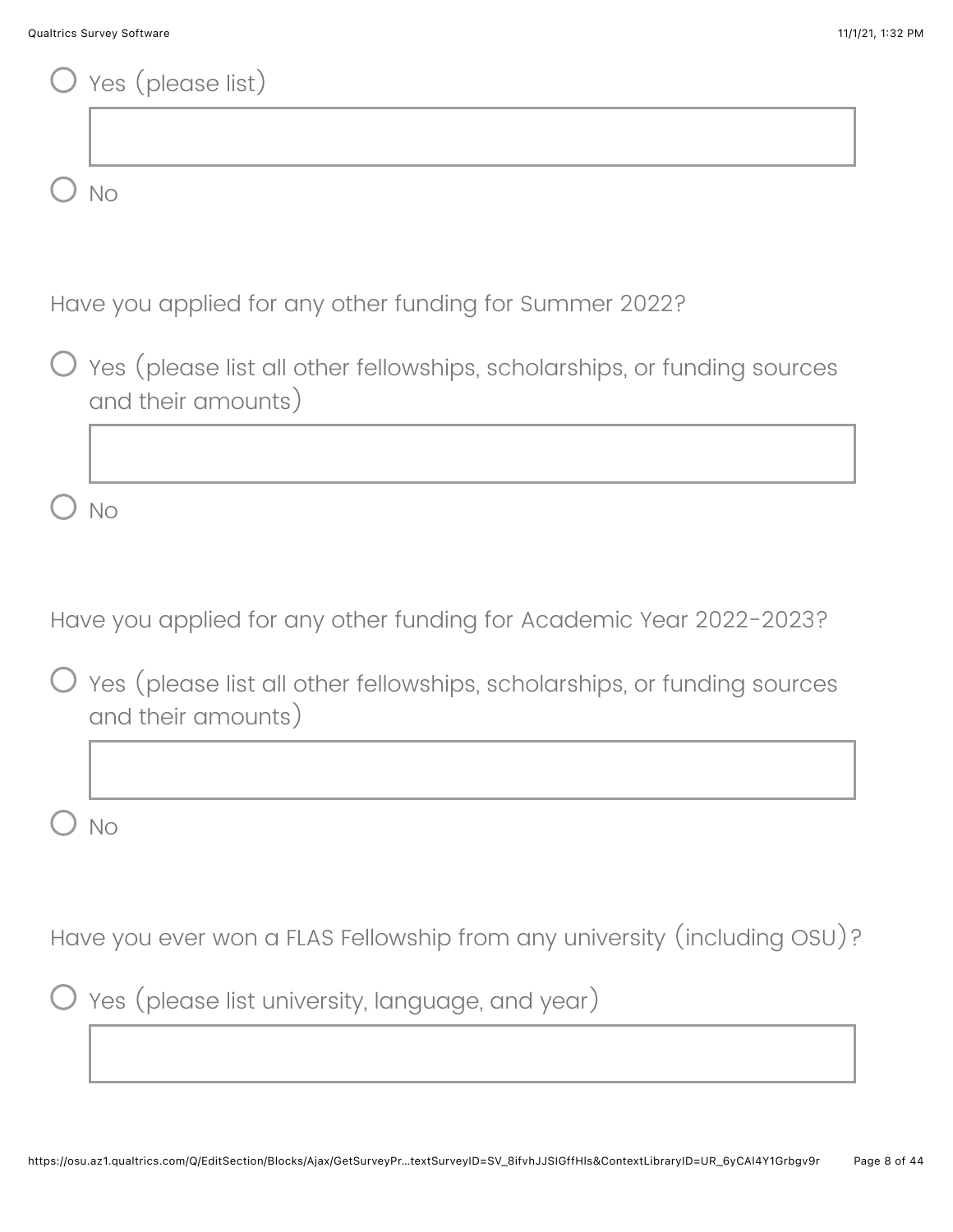No

Did you submit your final FLAS fellowship report to the U.S. Department of Education on time? (select all that apply)

Yes

No

I am currently a 2021-2022 FLAS Fellow, and plan to submit on time at the end of my current Fellowship.

May The Ohio State University publish your name in an announcement if you receive this fellowship?

Yes

No

### **Summer Language Study**

Proposed language of study for Summer 2022:

 $\bigcirc$  Quechua

Portuguese

 $\bigcirc$  Other Latin American language (please specify)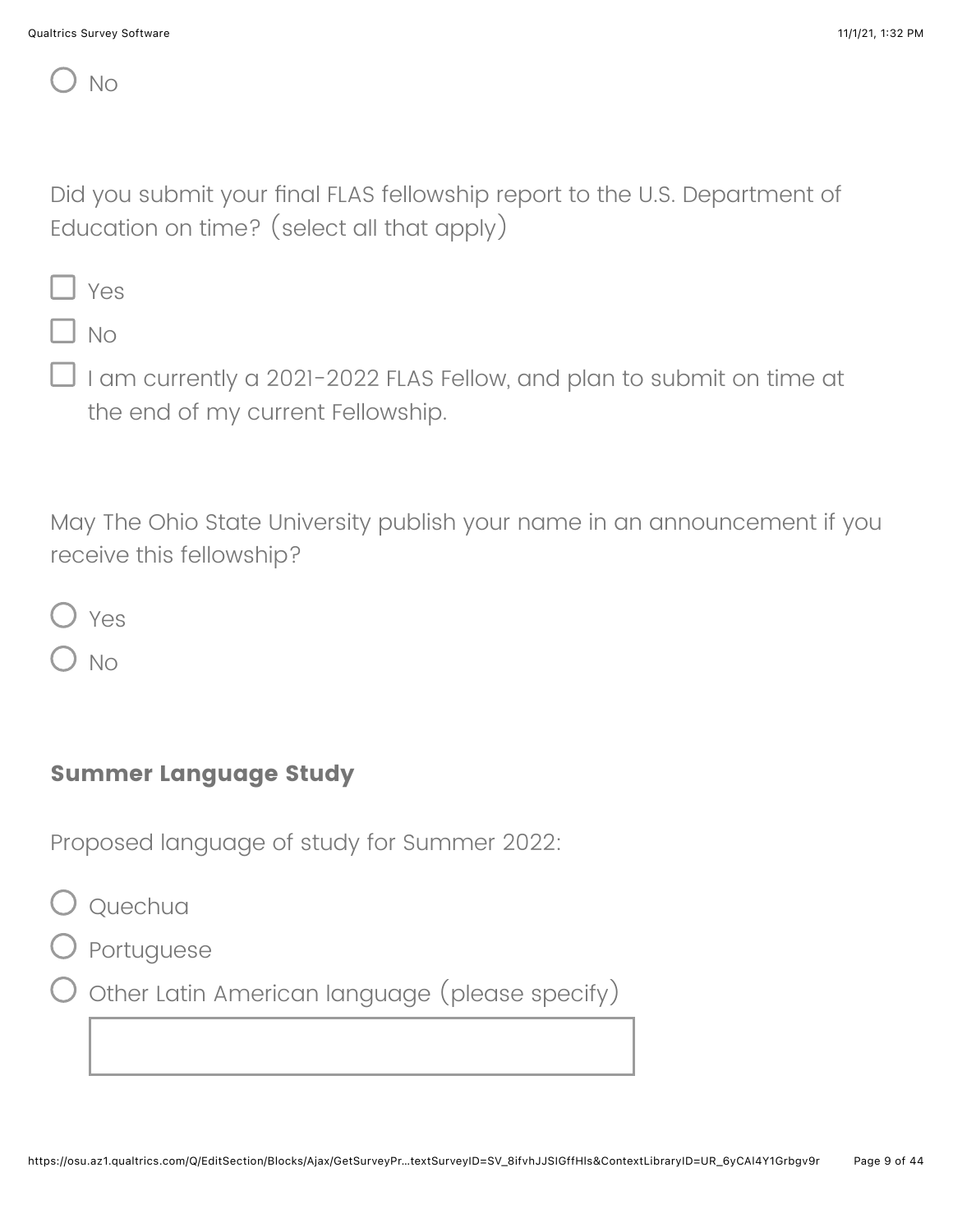Proposed level of language study for Summer 2022:

- $\bigcirc$  1st
- $\bigcup$  2nd
- 3rd
- $\big)$  4th
- $5th$
- 6th

How many quarters/semesters will you have completed in your proposed language of study by Summer 2022?

| Quarters  |  |
|-----------|--|
| Semesters |  |
| Other     |  |

Estimate your current level of proficiency in your proposed language of study for Summer 2022?

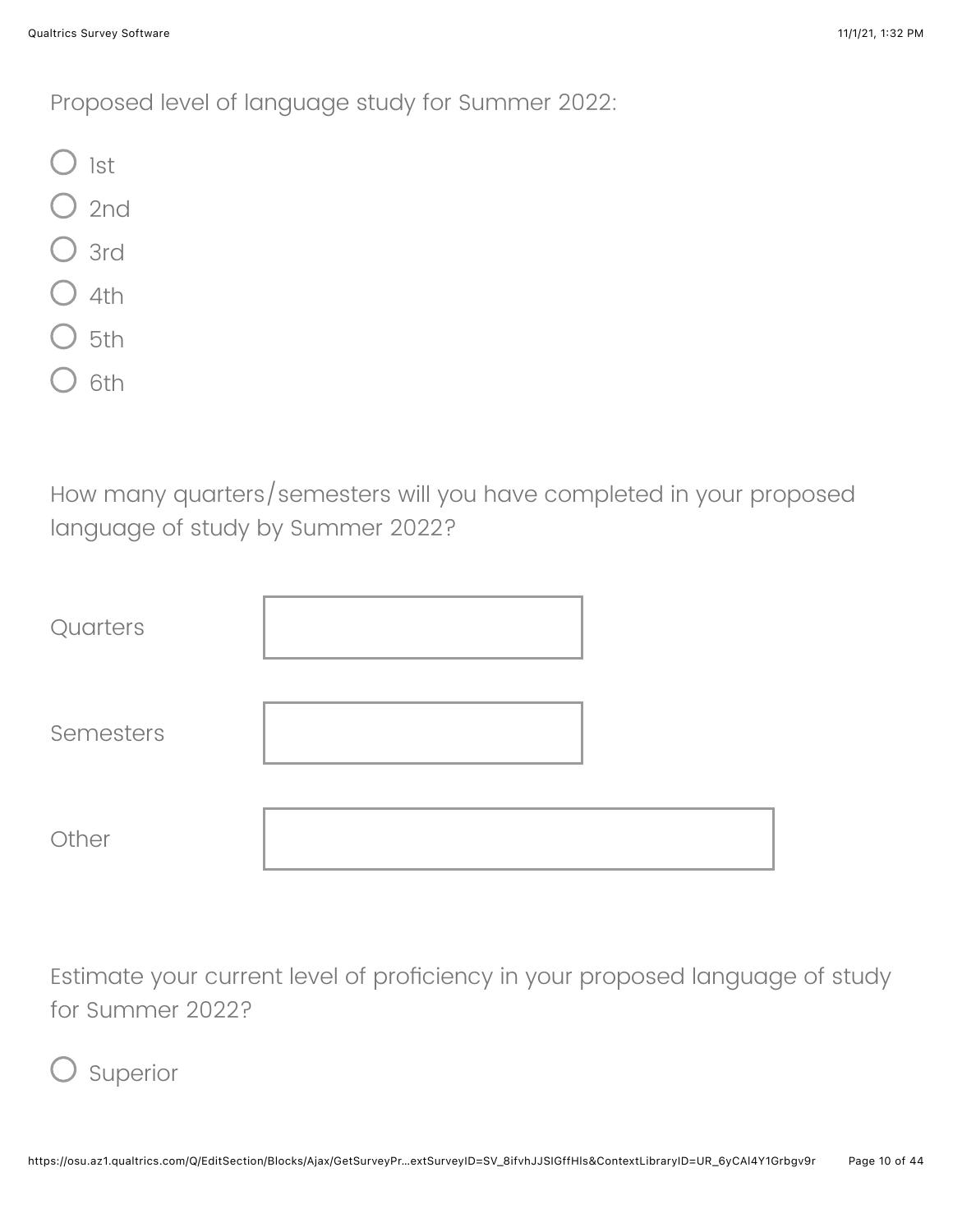Advanced

Intermediate

Elementary

Have you ever taken a language proficiency examination in your proposed language of study for Summer 2022?

| O Yes (please list type of test, score, and date) |  |  |  |  |  |  |  |  |
|---------------------------------------------------|--|--|--|--|--|--|--|--|
|---------------------------------------------------|--|--|--|--|--|--|--|--|

For Summer 2022, I hereby certify that I will be registered as a full-time student earning a minimum of 6 semester credit hours and that I will complete an intensive language program equivalent to at least 120 contact/classroom hours for advanced level (Level 3 and up) or 140 contact/classroom hours for the intermediate (Level 2) or beginning (Level 1) level during the award period.

Yes

 $N<sub>O</sub>$ 

For Summer 2022, I propose to enroll in the courses listed below and have contacted the appropriate language programs to determine that these courses will be offered. If exact course titles are not available, please include tentative course information.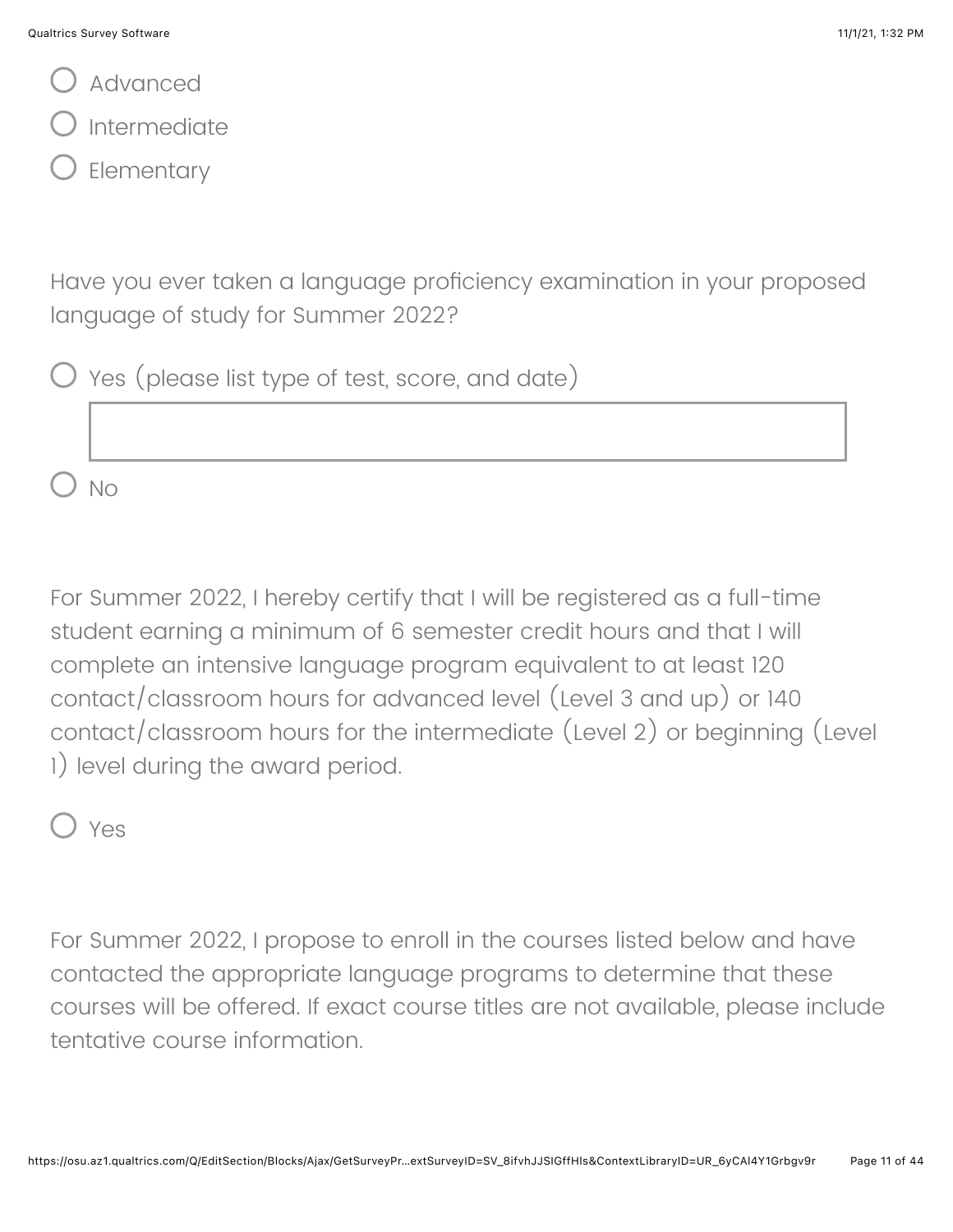## **Academic Year Language Study**

Proposed language of study for Academic Year 2022-2023:

- Quechua
- O Portuguese
- $\bigcirc$  Other Latin American language (please specify)

Proposed level of language study for Academic Year 2022-2023:

- ) ist
- $2$ nd
- $\sum$  3rd
- $4th$
- $5th$
- 6th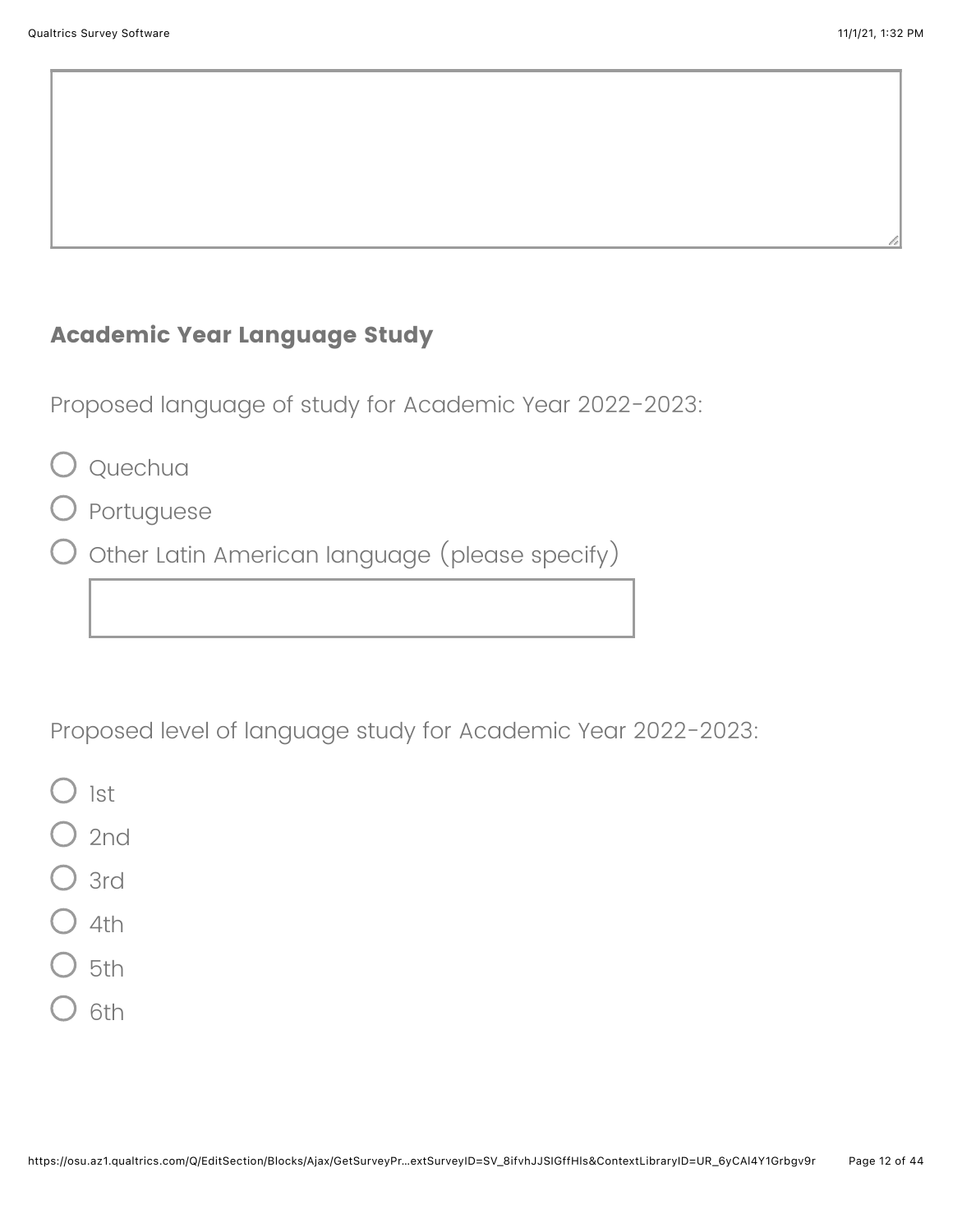How many quarters/semesters will you have completed in your proposed language of study by Academic Year 2022-2023?

| Quarters  |  |
|-----------|--|
| Semesters |  |
| Other     |  |

Estimate your current level of proficiency in your proposed language of study for Academic Year 2022-2023:

- O Superior
- Advanced
- Intermediate
- Elementary

Have you ever taken a language proficiency examination in your proposed language of study for Academic Year 2022-2023?



 $\bigcirc$  Yes (please list type of test, score, and date)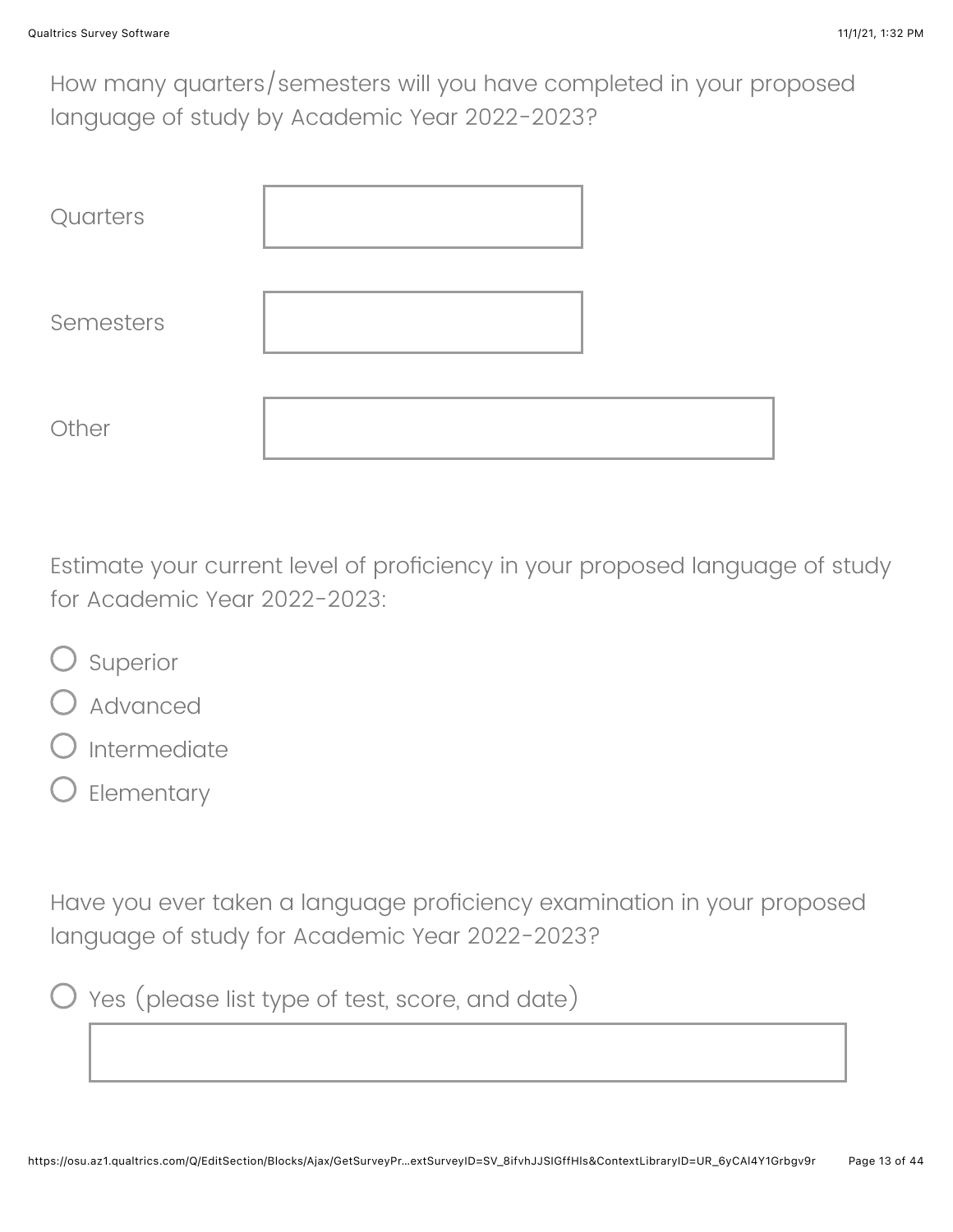No

For Academic Year 2022-2023, I hereby certify that I will be registered as a full-time student earning a minimum of 12 semester credit hours which will include at least one three-credit language and one three-credit area studies course during each semester of the award.

Yes

Do you anticipate having post-candidacy status at any point during the 2022-2023 Academic Year?

- Yes
- $\sum$  No
- ) Maybe

For the Autumn 2022 semester, I propose to enroll in the courses listed below and have contacted the appropriate language programs to determine that these courses will be offered:

Language Course

Area Studies Course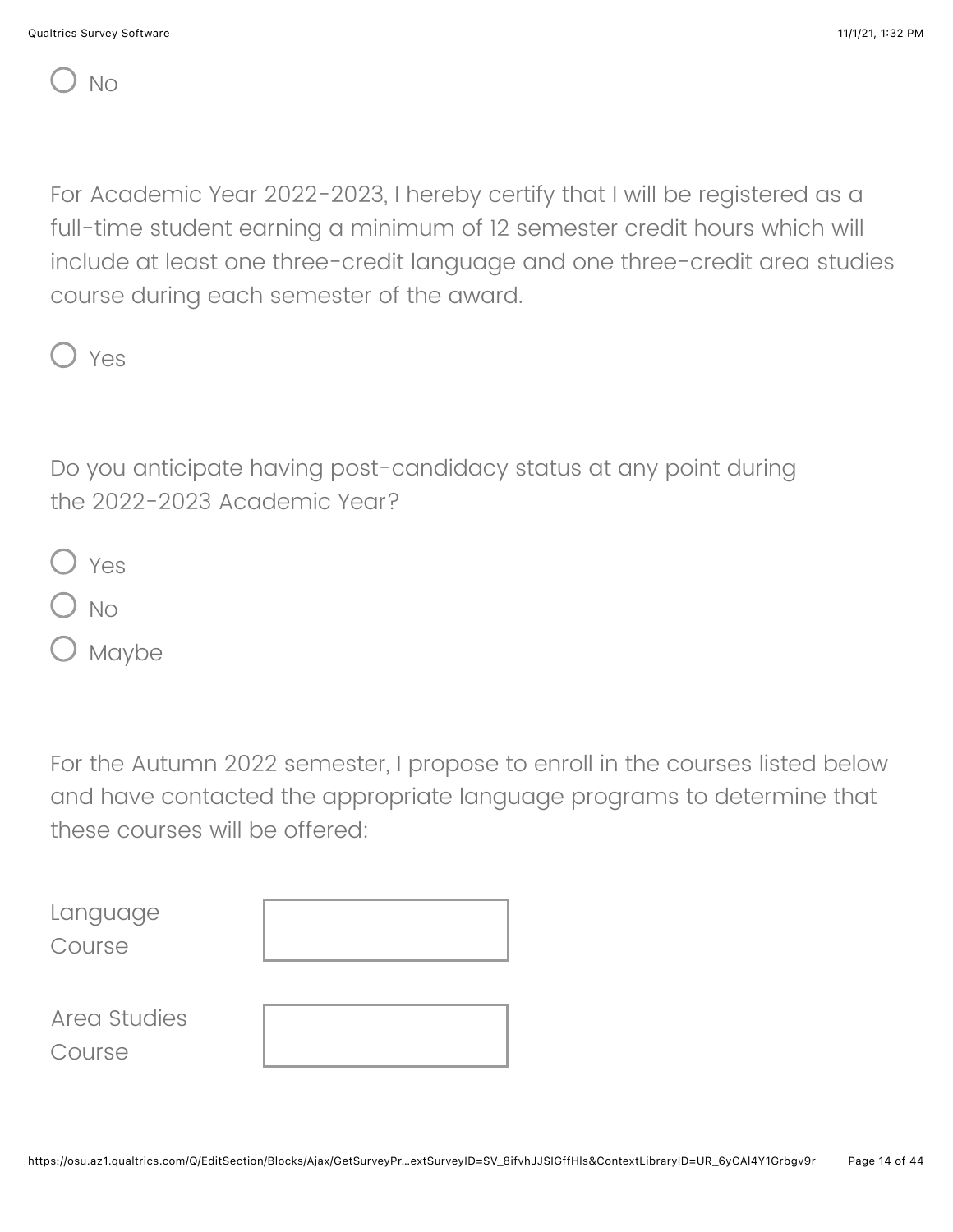| <b>Other Course</b> |  |
|---------------------|--|
| <b>Other Course</b> |  |
| Other Course        |  |

For the Spring 2023 semester, I propose to enroll in the courses listed below:

(We understand that it is often difficult to make this determination so far in advance, but please indicate any plans you have made)

| Language<br>Course     |  |
|------------------------|--|
| Area Studies<br>Course |  |
| <b>Other Course</b>    |  |
| Other Course           |  |
| <b>Other Course</b>    |  |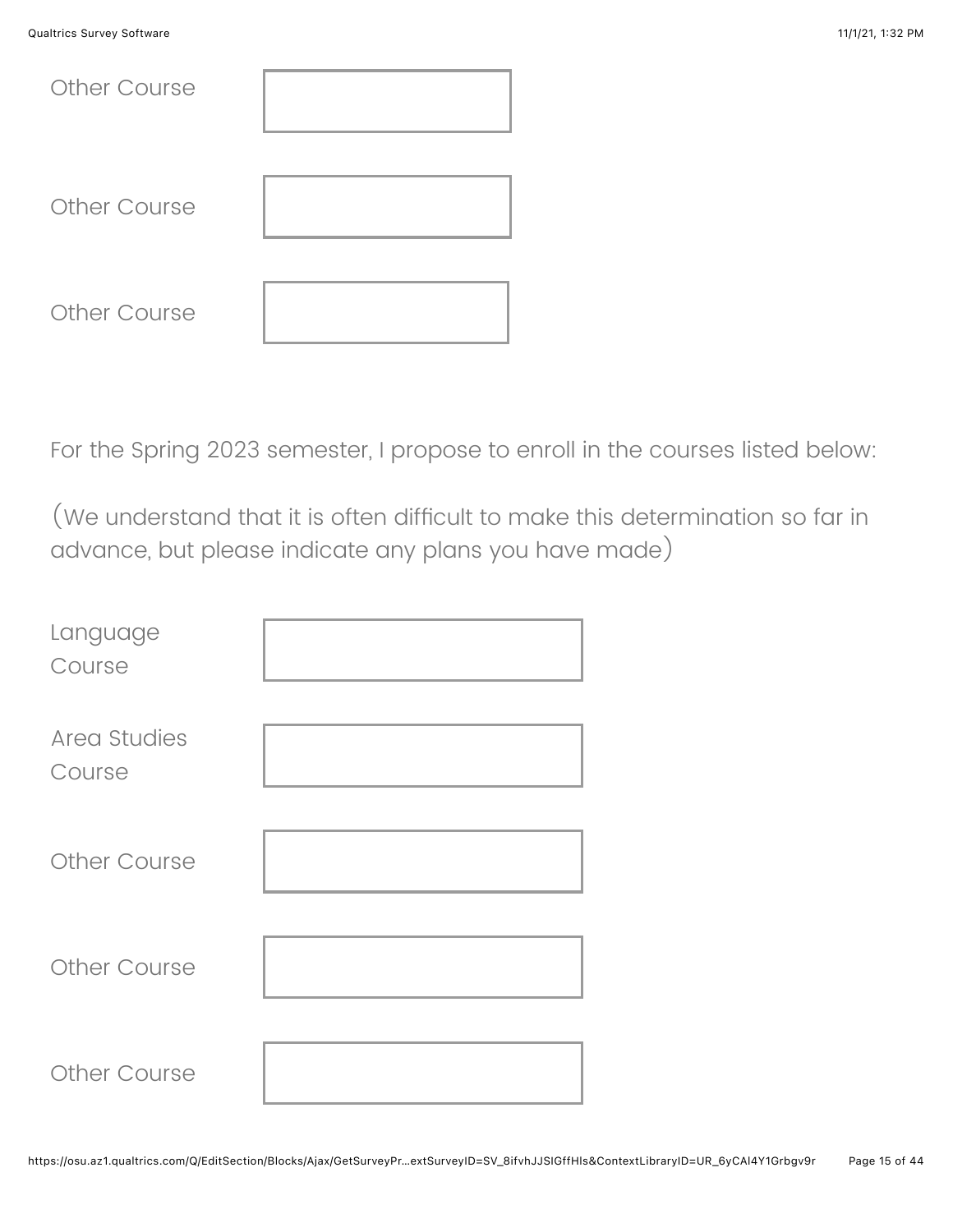## **Experiences and Career Plans**

Have you studied other Latin American languages?

|--|--|

) No

Please select the Latin American languages you have studied.

| Spanish |  |
|---------|--|
|         |  |

- Portuguese
- Quechua

Other

Describe your experiences living and/or studying in Latin America.



Describe your long-term career goals.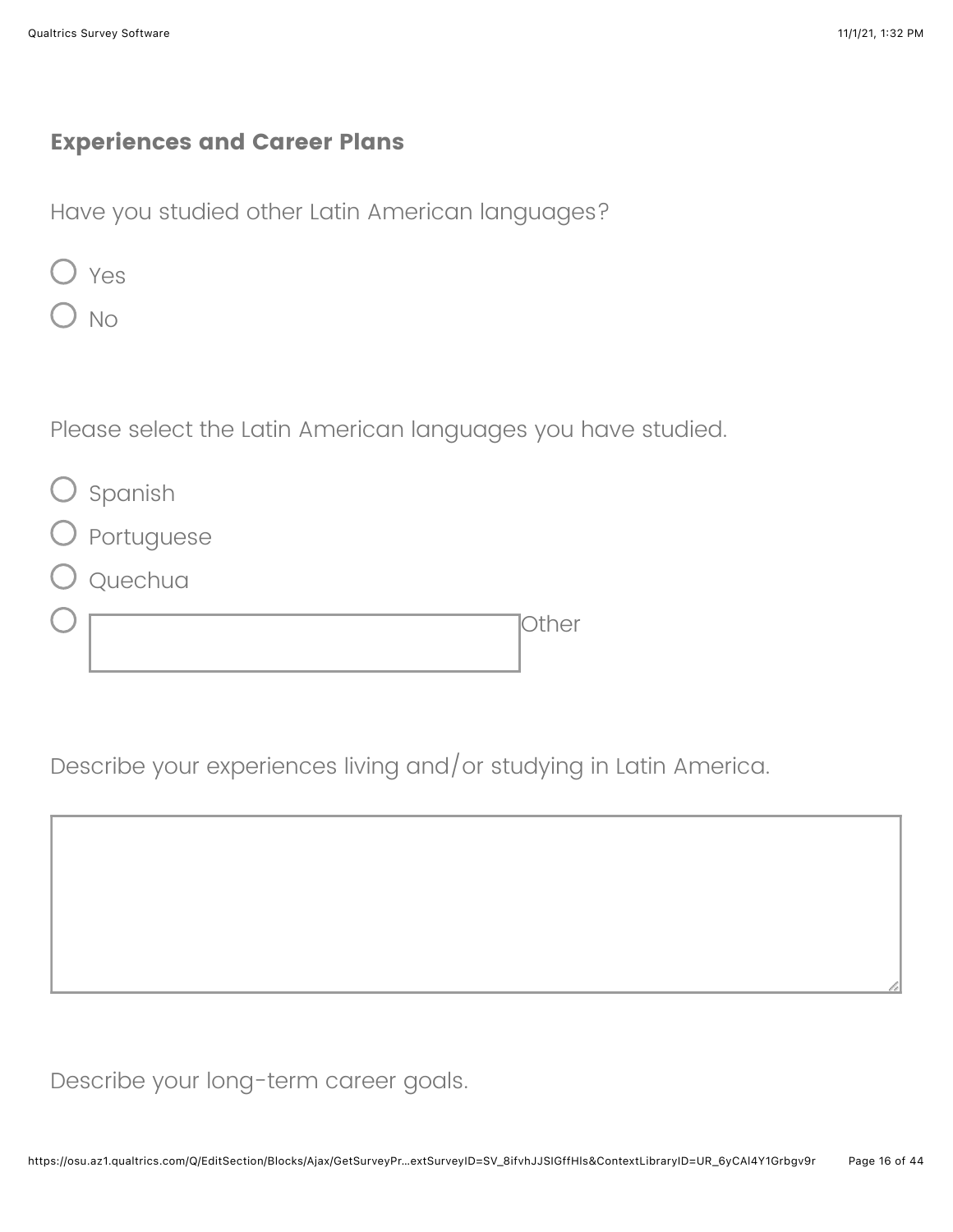## **Educational Background**

Please enter the information for the most recent college and/or university you have attended (including length of time spent at The Ohio State University):

| Name of<br>Institution      |  |
|-----------------------------|--|
| Location                    |  |
| Dates of<br>Attendance      |  |
| Degree Earned               |  |
| Date Awarded or<br>Expected |  |
| Field or<br>specialization  |  |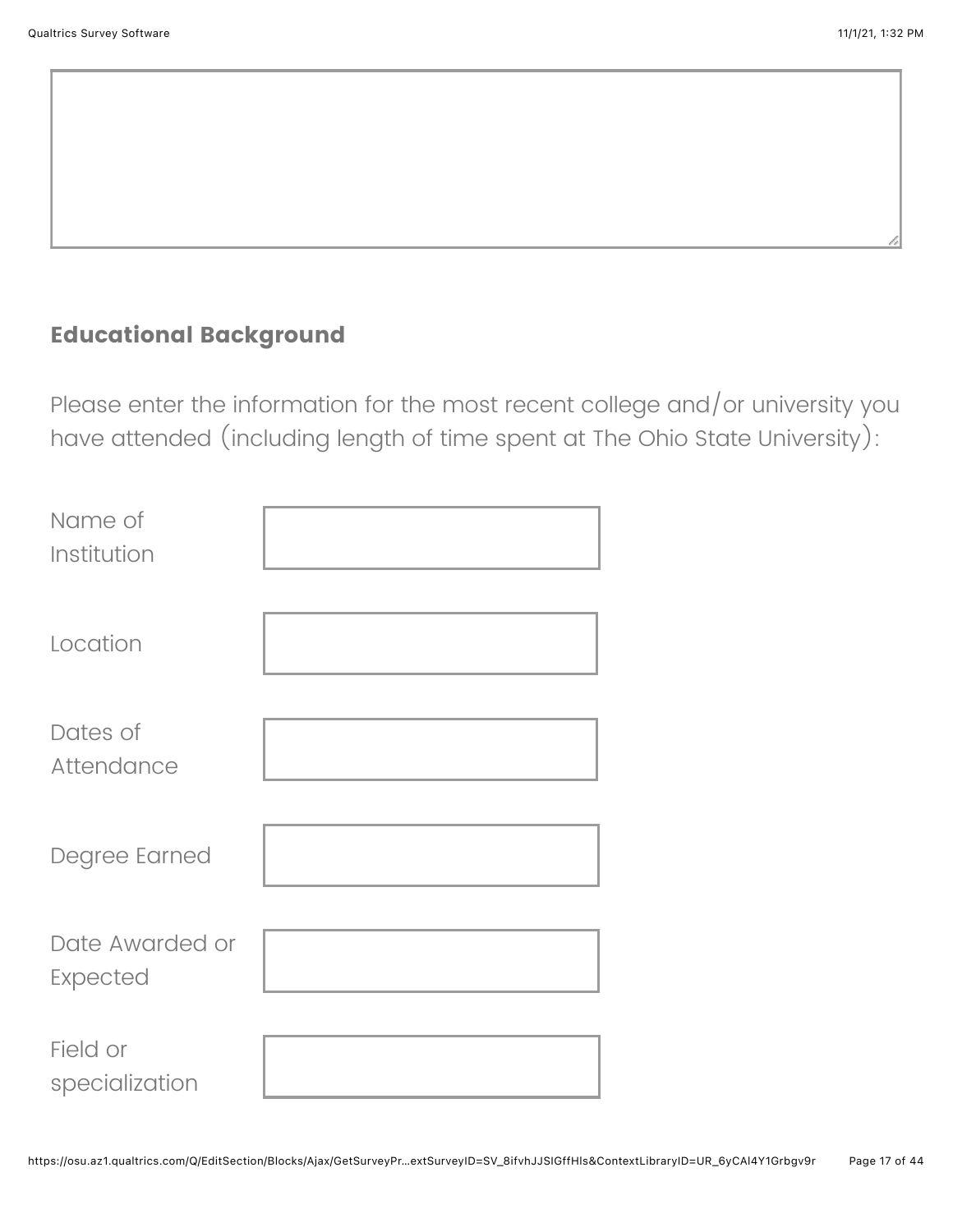Attach a copy of your up-to-date OSU advising report. Applicants needing assistance with accessibility to upload required documents can contact CLAS Assistant Director Mark Hoff at [hoff.96@osu.edu](mailto:clas@osu.edu) or (614) 688-1919.

Have you attended another college or university?

|--|--|

No

Please enter the information for any other college or university you have attended.

| Name of<br>institution |  |
|------------------------|--|
| Location               |  |
| Dates of<br>attendance |  |
| Degree earned          |  |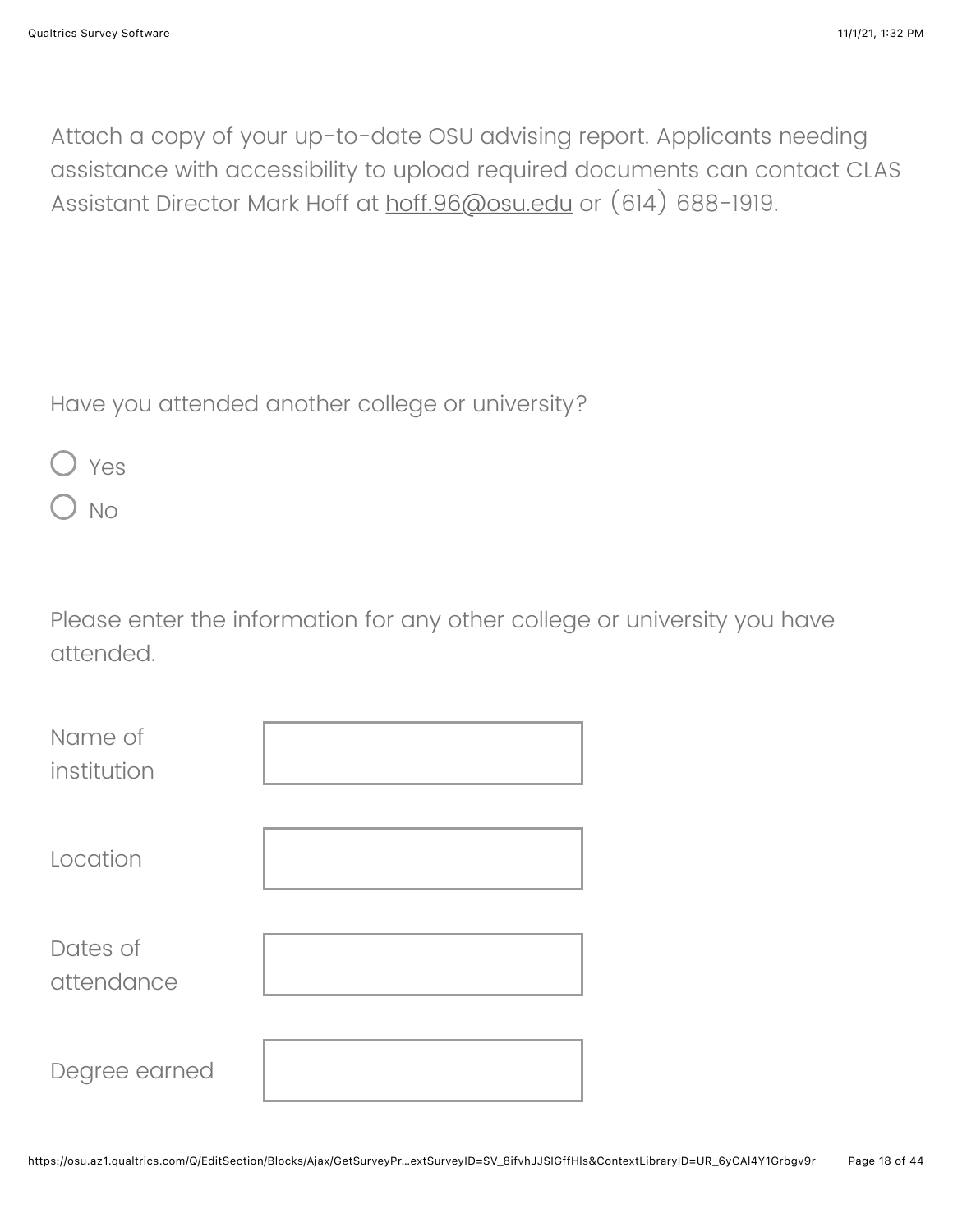| Date awarded or |  |
|-----------------|--|
| expected        |  |
|                 |  |
| Field or        |  |
| specialization  |  |

Attach transcripts from any other previous undergraduate or graduate coursework (unofficial transcripts are fine). Applicants needing assistance with accessibility to upload required documents can contact CLAS Assistant Director Mark Hoff at [hoff.96@osu.edu](mailto:clas@osu.edu) or (614) 688-1919.

Have you attended another college or university?

|--|--|

 $\overline{\phantom{a}}$  No

Please enter the information for any other college or university you have attended.

Name of institution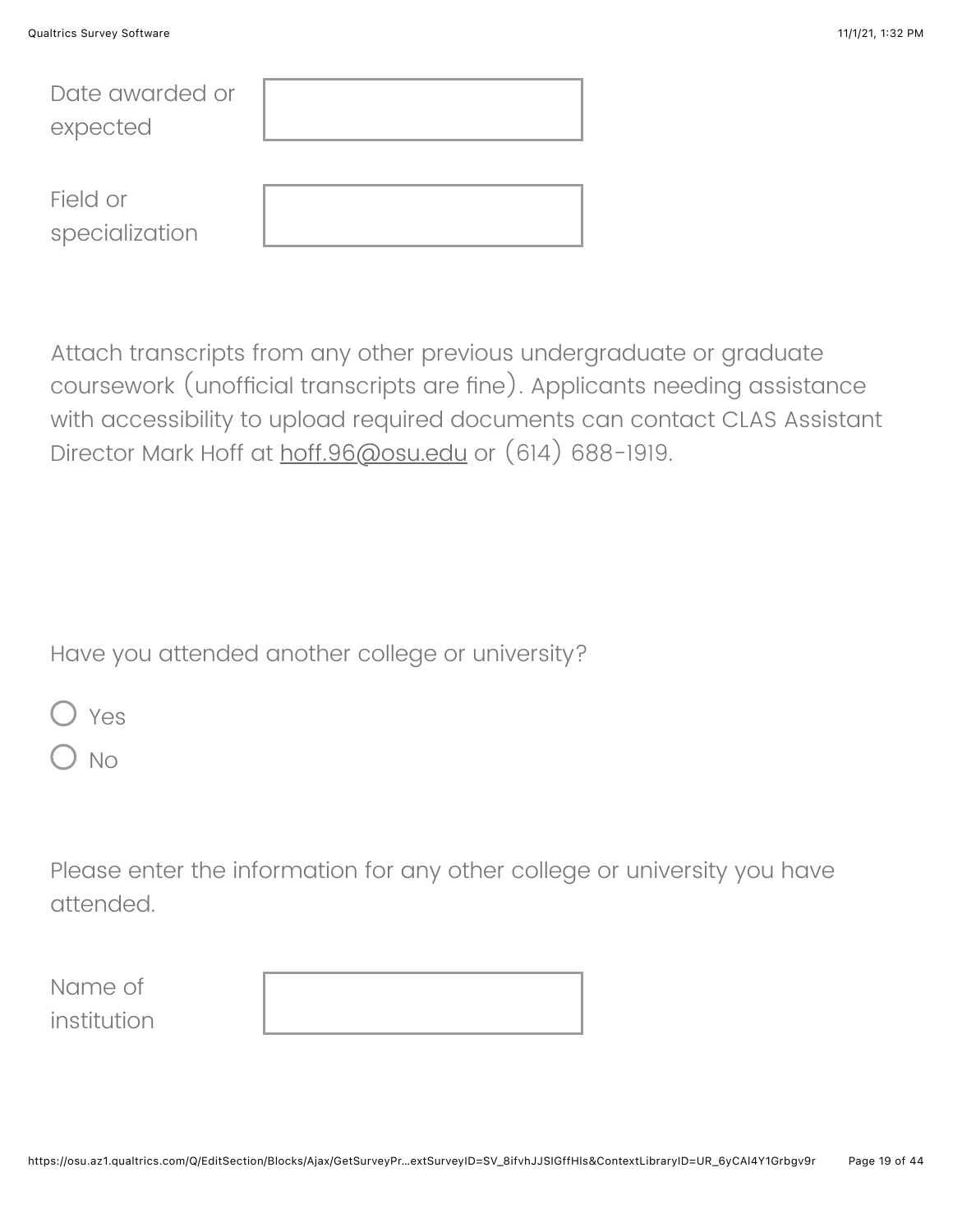| Location                    |  |
|-----------------------------|--|
| Dates of<br>attendance      |  |
| Degree earned               |  |
| Date awarded or<br>expected |  |
| Field or<br>specialization  |  |

Attach transcripts from any other previous undergraduate or graduate coursework (unofficial transcripts are fine). Applicants needing assistance with accessibility to upload required documents can contact CLAS Assistant Director Mark Hoff at [hoff.96@osu.edu](mailto:clas@osu.edu) or (614) 688-1919.

Have you attended another college or university?



) No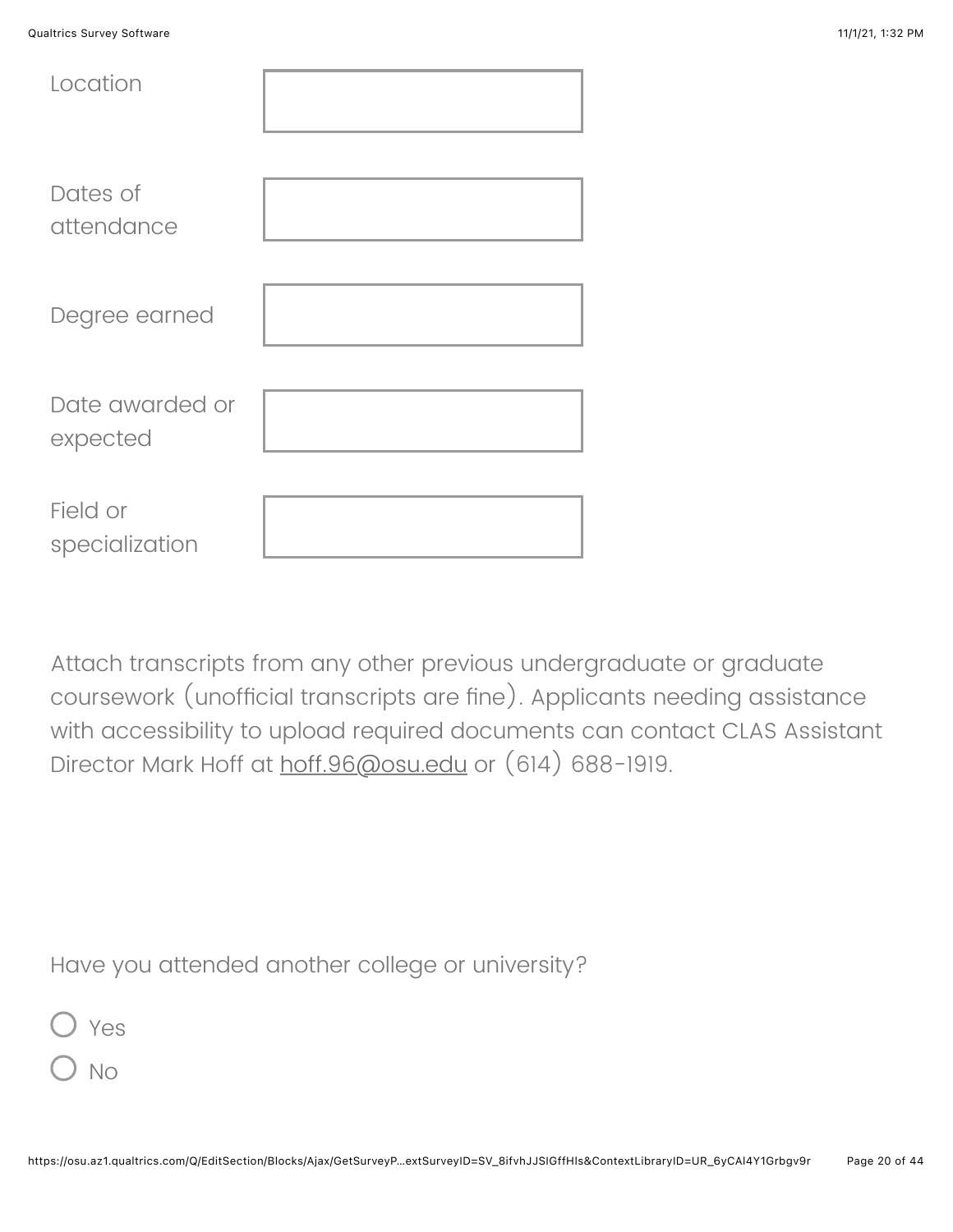Please enter the information for any other college or university you have attended.

| Name of<br>institution      |  |
|-----------------------------|--|
| Location                    |  |
| Dates of<br>attendance      |  |
| Degree earned               |  |
| Date awarded or<br>expected |  |
| Field or<br>specialization  |  |

Attach transcripts from any other previous undergraduate or graduate coursework (unofficial transcripts are fine). Applicants needing assistance with accessibility to upload required documents can contact CLAS Assistant Director Mark Hoff at [hoff.96@osu.edu](mailto:clas@osu.edu) or (614) 688-1919.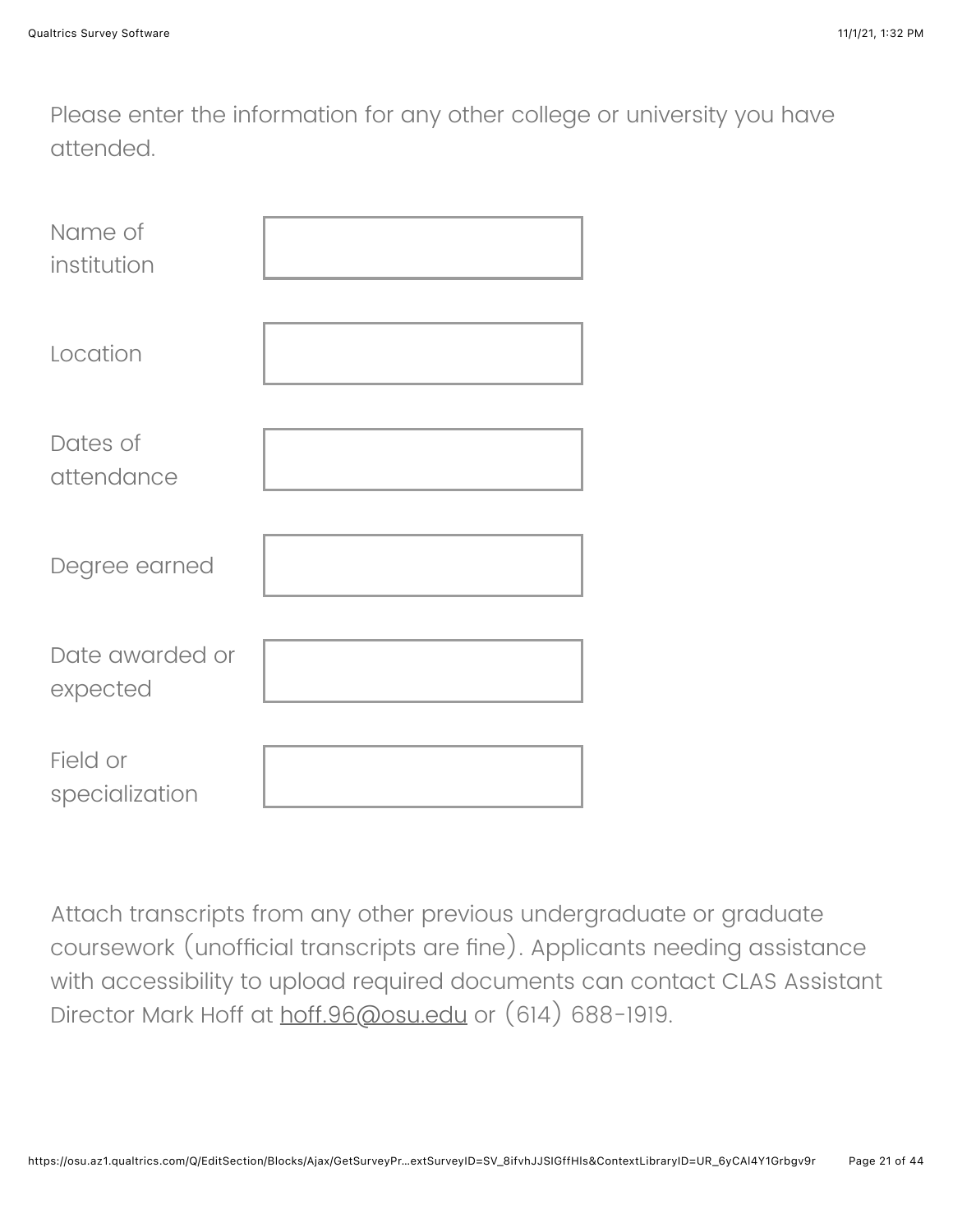### **Standardized Test Scores**

Please indicate which standardized tests you took when applying for admission for your undergraduate program.

| $\Box$ SAT                                       |
|--------------------------------------------------|
| $\Box$ ACT                                       |
| $\Box$ None                                      |
| $\Box$ Other (please specify and include scores) |
|                                                  |

Please enter your SAT score breakdown:

| <b>SAT Reading</b><br>Score          |  |
|--------------------------------------|--|
| <b>SAT Reading</b><br>Percentile     |  |
| <b>SAT Mathematics</b><br>Score      |  |
| <b>SAT Mathematics</b><br>Percentile |  |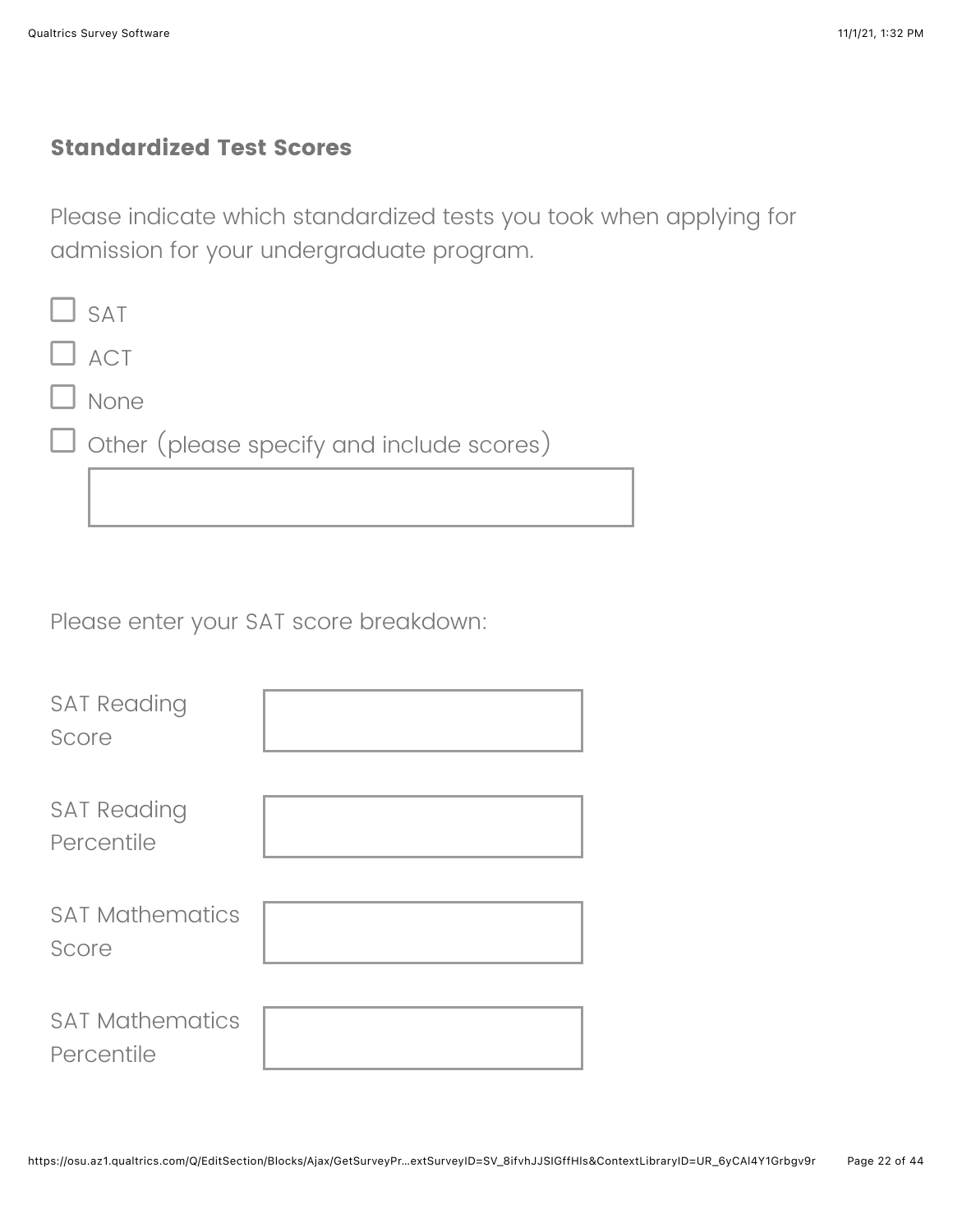| <b>Qualtrics Survey Software</b> |  |  | 11/1/21, 1:32 PM |
|----------------------------------|--|--|------------------|
| <b>SAT Writing</b>               |  |  |                  |
| Score                            |  |  |                  |

| Score                            |  |
|----------------------------------|--|
| <b>SAT Writing</b><br>Percentile |  |
| <b>SAT Scaled Score</b>          |  |
| <b>SAT Scaled</b><br>Percentile  |  |
| Date of SAT Test                 |  |

Please enter your ACT test score breakdown:

| <b>ACT English</b><br>Score          |  |
|--------------------------------------|--|
| <b>ACT English</b><br>Percentile     |  |
| <b>ACT Mathematics</b><br>Score      |  |
| <b>ACT Mathematics</b><br>Percentile |  |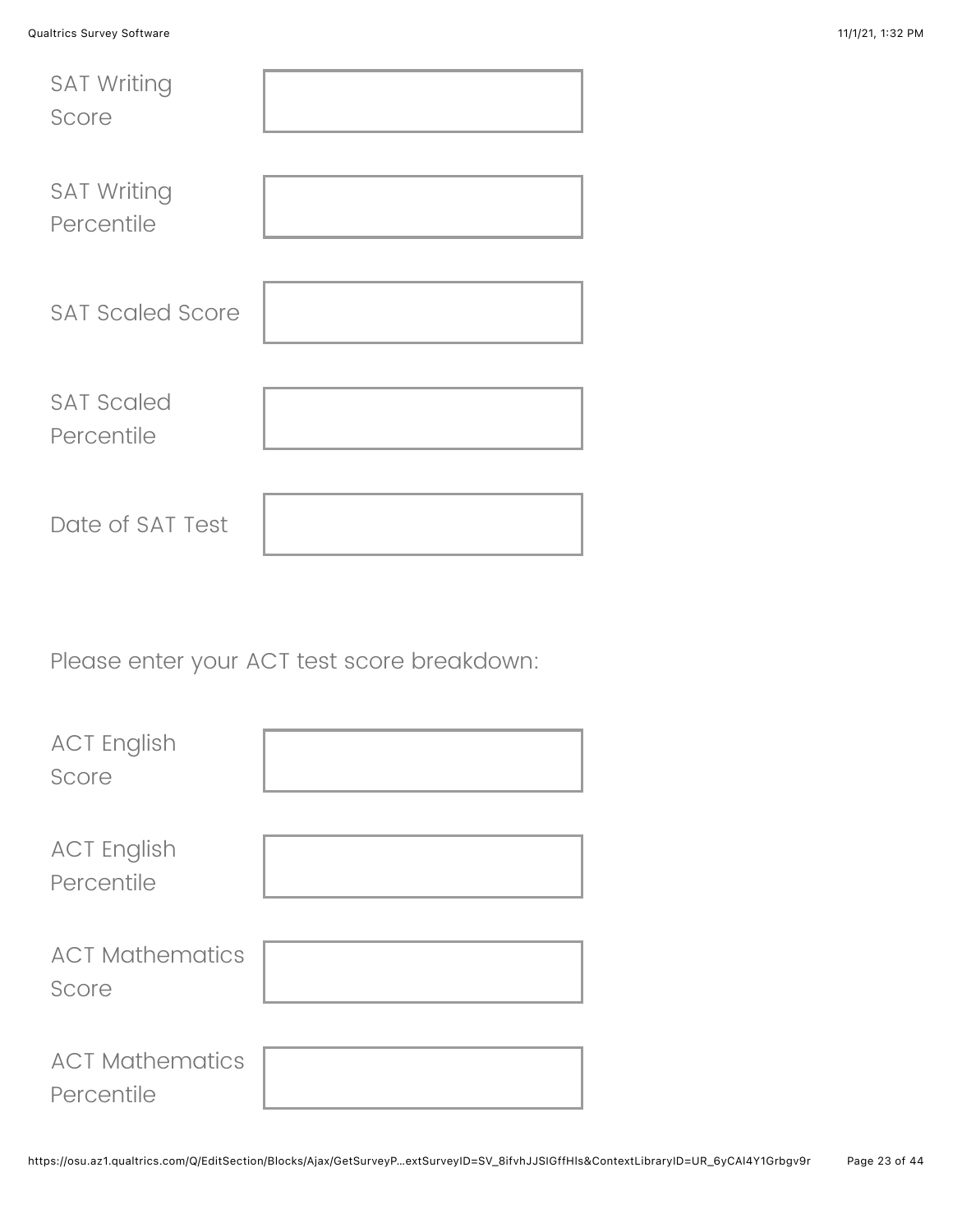| <b>ACT Reading</b><br>Score        |  |
|------------------------------------|--|
| <b>ACT Reading</b><br>Percentile   |  |
| <b>ACT Science</b><br>Score        |  |
| <b>ACT Science</b><br>Percentile   |  |
| <b>ACT Composite</b><br>Score      |  |
| <b>ACT Composite</b><br>Percentile |  |
| Date of ACT Test                   |  |

Please indicate which standardized tests you took when applying for admission for your graduate or professional program.

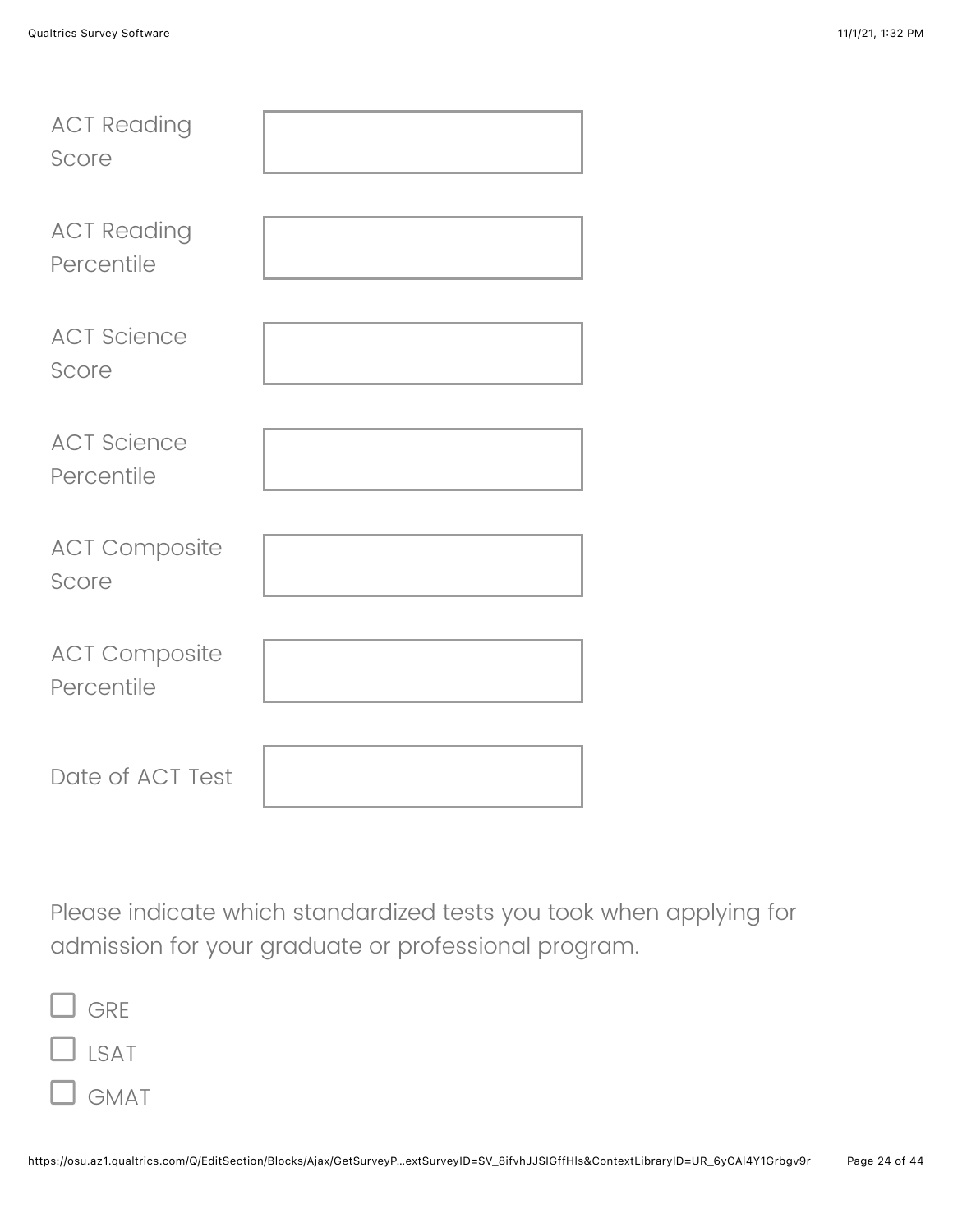|                                       | Other (please specify test and scores)      |
|---------------------------------------|---------------------------------------------|
|                                       |                                             |
| None                                  |                                             |
|                                       | Please enter your GRE test score breakdown: |
| <b>GRE Verbal Score</b>               |                                             |
| <b>GRE Verbal</b><br>Percentile       |                                             |
| <b>GRE Quantitative</b><br>Score      |                                             |
| <b>GRE Quantitative</b><br>Percentile |                                             |
| <b>GRE Analytical</b><br>Score        |                                             |
| <b>GRE Analytical</b><br>Percentile   |                                             |
| Date of GRE Test                      |                                             |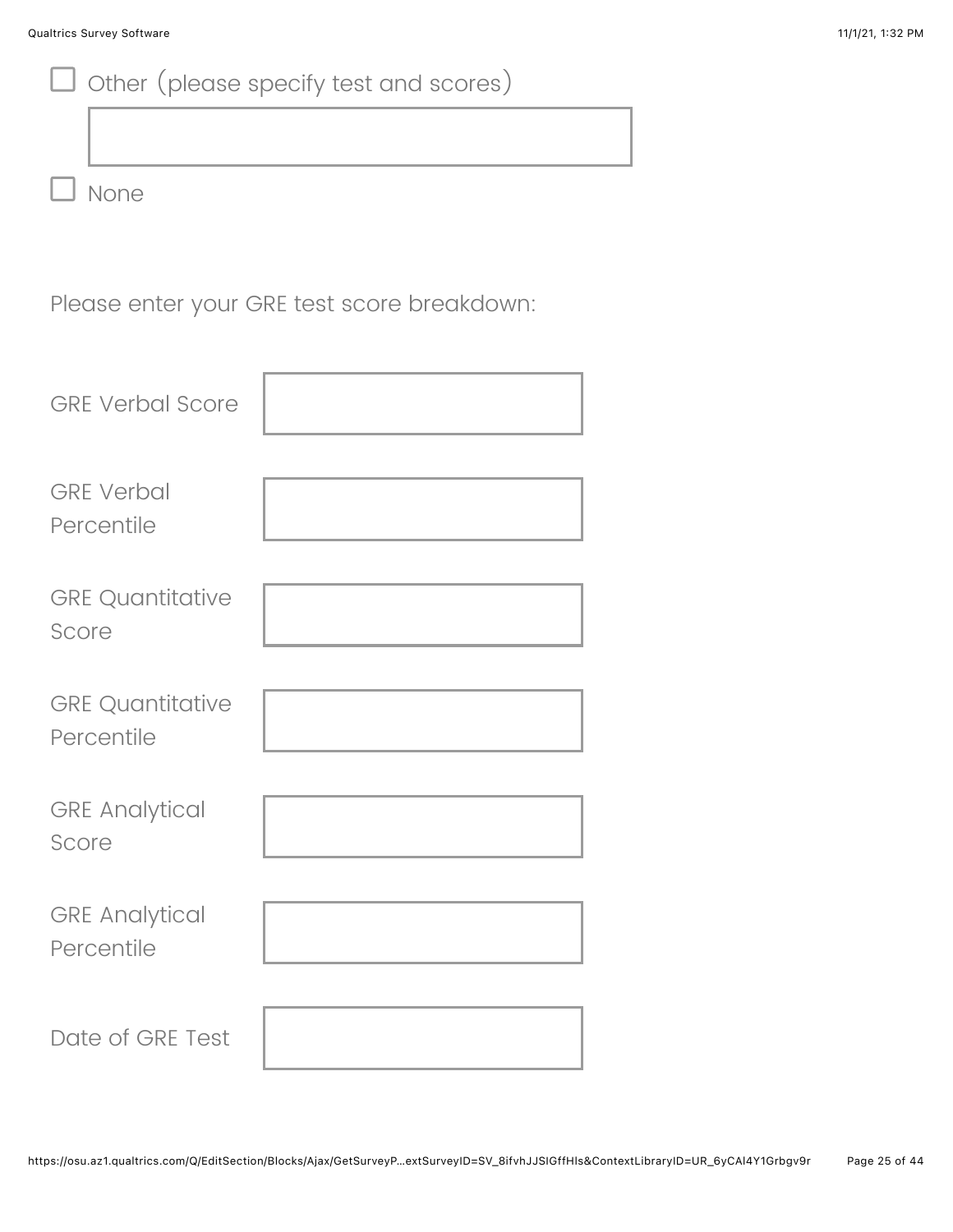Please enter your LSAT score breakdown:

| <b>LSAT Score</b>        |  |
|--------------------------|--|
| <b>LSAT Percentile</b>   |  |
| <b>LSAT Date of Test</b> |  |

Please enter your GMAT score breakdown:

| <b>GMAT Verbal</b><br>Score            |  |
|----------------------------------------|--|
| <b>GMAT Verbal</b><br>Percentile       |  |
| <b>GMAT Quantitative</b><br>Score      |  |
| <b>GMAT Quantitative</b><br>Percentile |  |
| <b>GMAT Essay</b><br>Score             |  |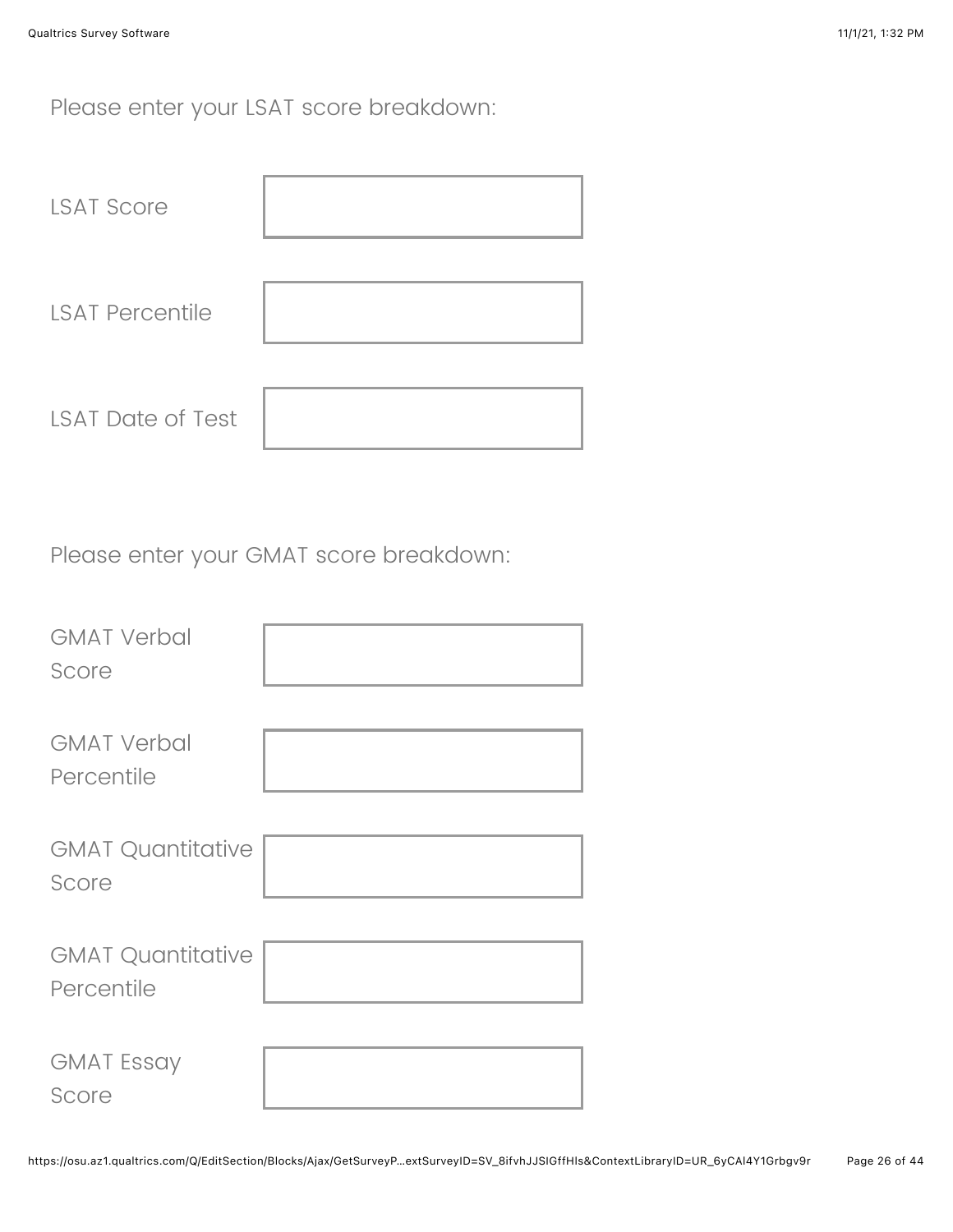| <b>GMAT Essay</b><br>Percentile |  |
|---------------------------------|--|
| <b>GMAT Total</b><br>Score      |  |
| <b>GMAT Total</b><br>Percentile |  |
| Date of GMAT<br>Test            |  |

## **Resume/CV**

Please attach your resume or CV (no more than 2 pages; in PDF format). Applicants needing assistance with accessibility to upload required documents can contact CLAS Assistant Director Mark Hoff at [hoff.96@osu.edu](mailto:clas@osu.edu) or (614) 688-1919.

#### **Statement of Intent**

For your Summer 2022 application, please attach a one-page single-spaced statement of intent (in PDF format) describing your program of study with special emphasis on the language study you propose in this application, its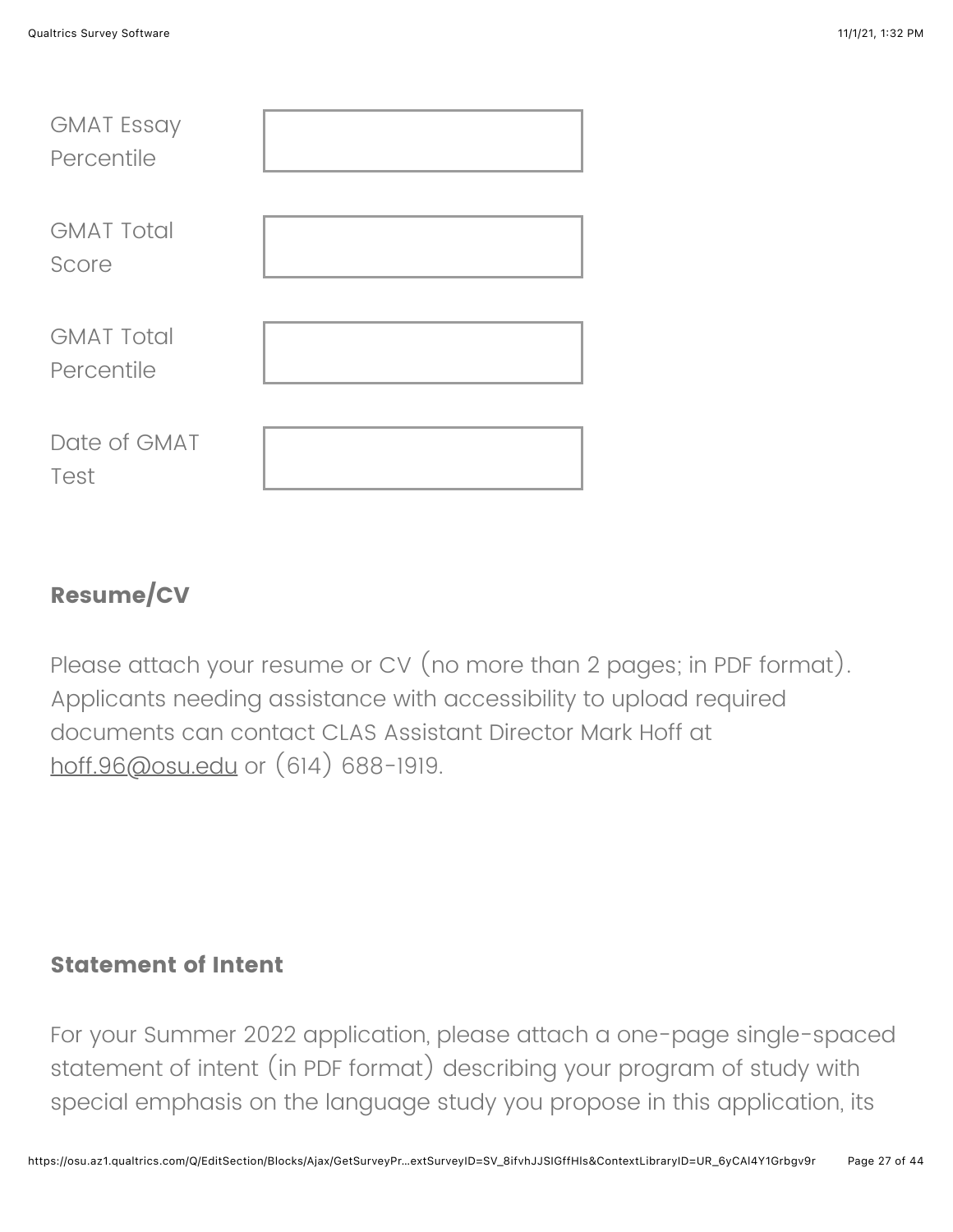relevance to your study and career plans, and your anticipated level of proficiency at the beginning of the award period. Applicants needing assistance with accessibility to upload required documents can contact CLAS Assistant Director Mark Hoff at [hoff.96@osu.edu](mailto:clas@osu.edu) or (614) 688-1919.

For your Academic Year 2022-2023 application, please attach a one-page single-spaced statement of intent (in PDF format) describing your program of study with special emphasis on the languages and area study you propose in this application, their relevance to your study and career plans, and your anticipated level of proficiency at the beginning of the award period. Applicants needing assistance with accessibility to upload required documents can contact CLAS Assistant Director Mark Hoff at [hoff.96@osu.edu](mailto:clas@osu.edu) or (614) 688-1919.

For your Summer 2022 application, please attach a one-page single-spaced statement of intent (in PDF format) describing your program of study with special emphasis on the language study you propose in this application, its relevance to your graduate study and career plans, and your anticipated level of proficiency at the beginning of the award period. Applicants needing assistance with accessibility to upload required documents can contact CLAS Assistant Director Mark Hoff at [hoff.96@osu.edu](mailto:clas@osu.edu) or (614) 688-1919.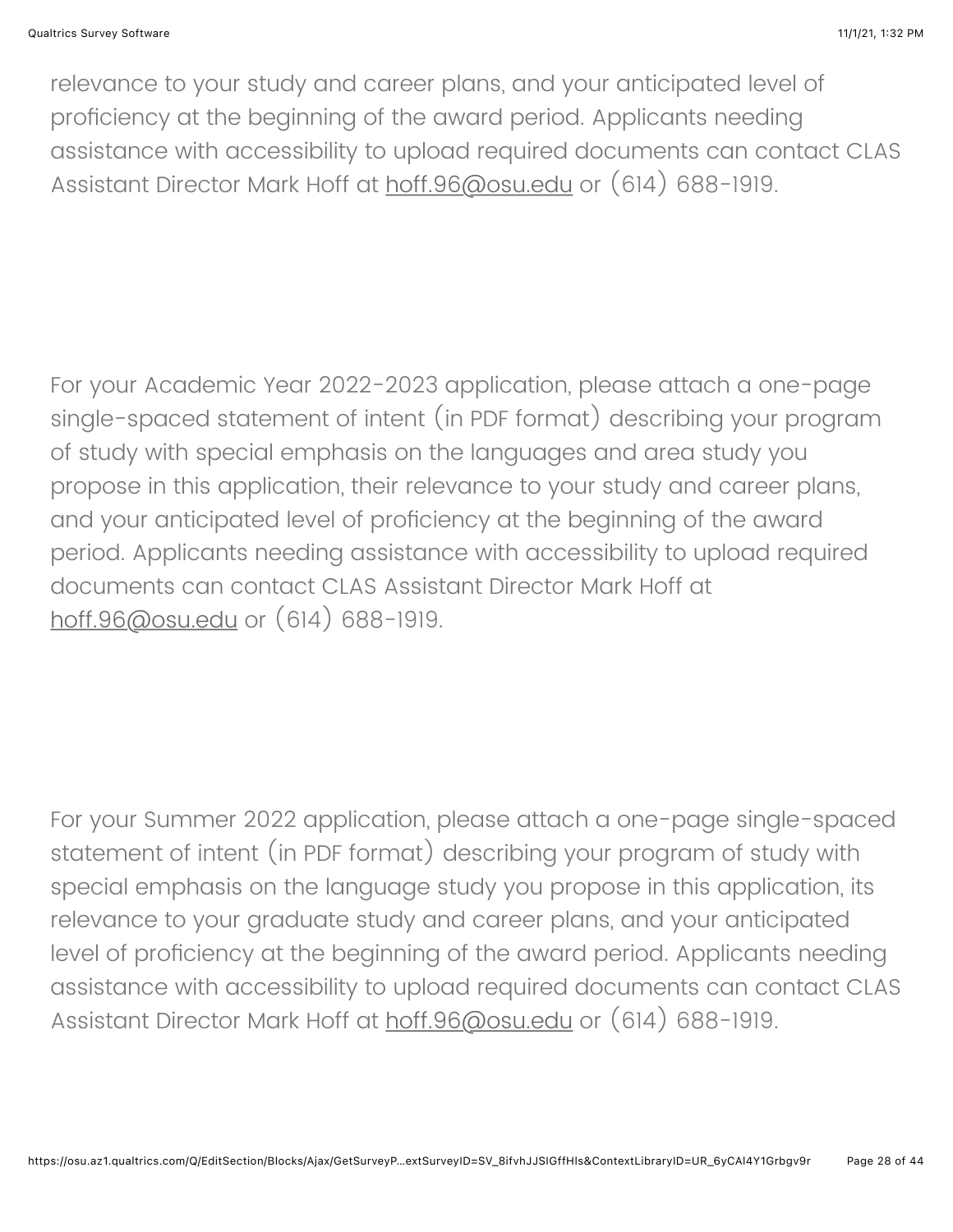For your Academic Year 2022-2023 application, please attach a one-page single-spaced statement of intent (in PDF format) describing your program of study with special emphasis on the languages and area study you propose in this application, their relevance to your graduate study and career plans, and your anticipated level of proficiency at the beginning of the award period. Applicants needing assistance with accessibility to upload required documents can contact CLAS Assistant Director Mark Hoff at [hoff.96@osu.edu](mailto:clas@osu.edu) or (614) 688-1919.

#### **Summer Budget Estimate**

For Summer 2022, please select the location where you plan to study:

- $\bigcirc$  The Ohio State University
- $\bigcirc$  other domestic institution
- Overseas institution or program

In addition to a \$2,500 stipend, summer FLAS fellowships cover tuition and academic-related fees, up to \$5,000 at the non-OSU institution. FLAS recipients are responsible for paying tuition exceeding this amount as well as room, board, and travel expenses from their FLAS stipends or their own funds.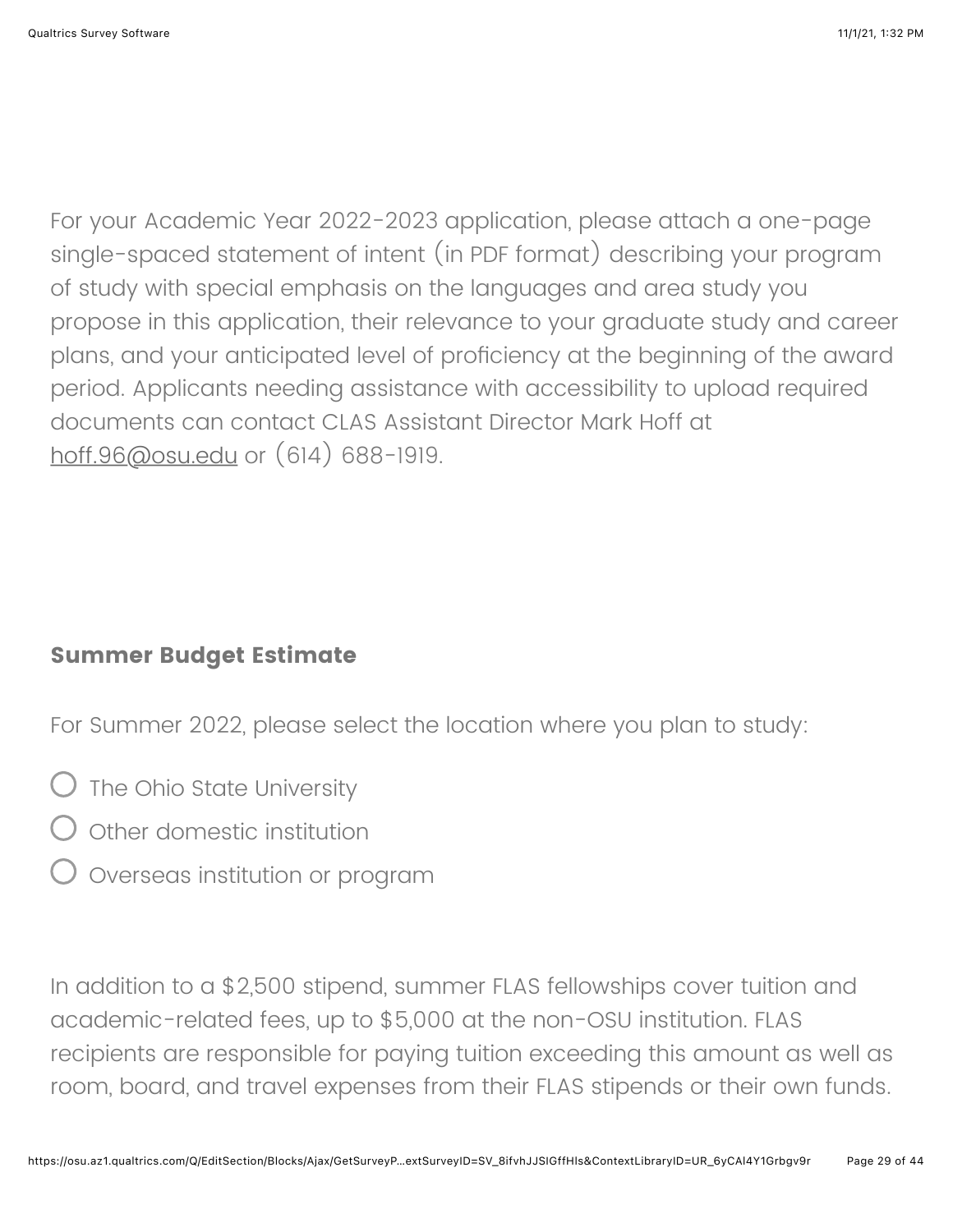To ensure that fellows are aware of all costs related to their summer program and can begin to plan accordingly, please provide the following information for each of the summer programs you are considering.

For your Summer 2022 top choice program, please provide the following information:

| Name of institution<br>or program |  |
|-----------------------------------|--|
| Cost of tuition and<br>fees       |  |
| Room and board<br>costs           |  |
| Estimated travel<br>expenses      |  |
| Other program<br>costs (if any)   |  |
| Contact person at<br>institution  |  |
| Phone number                      |  |
| Email                             |  |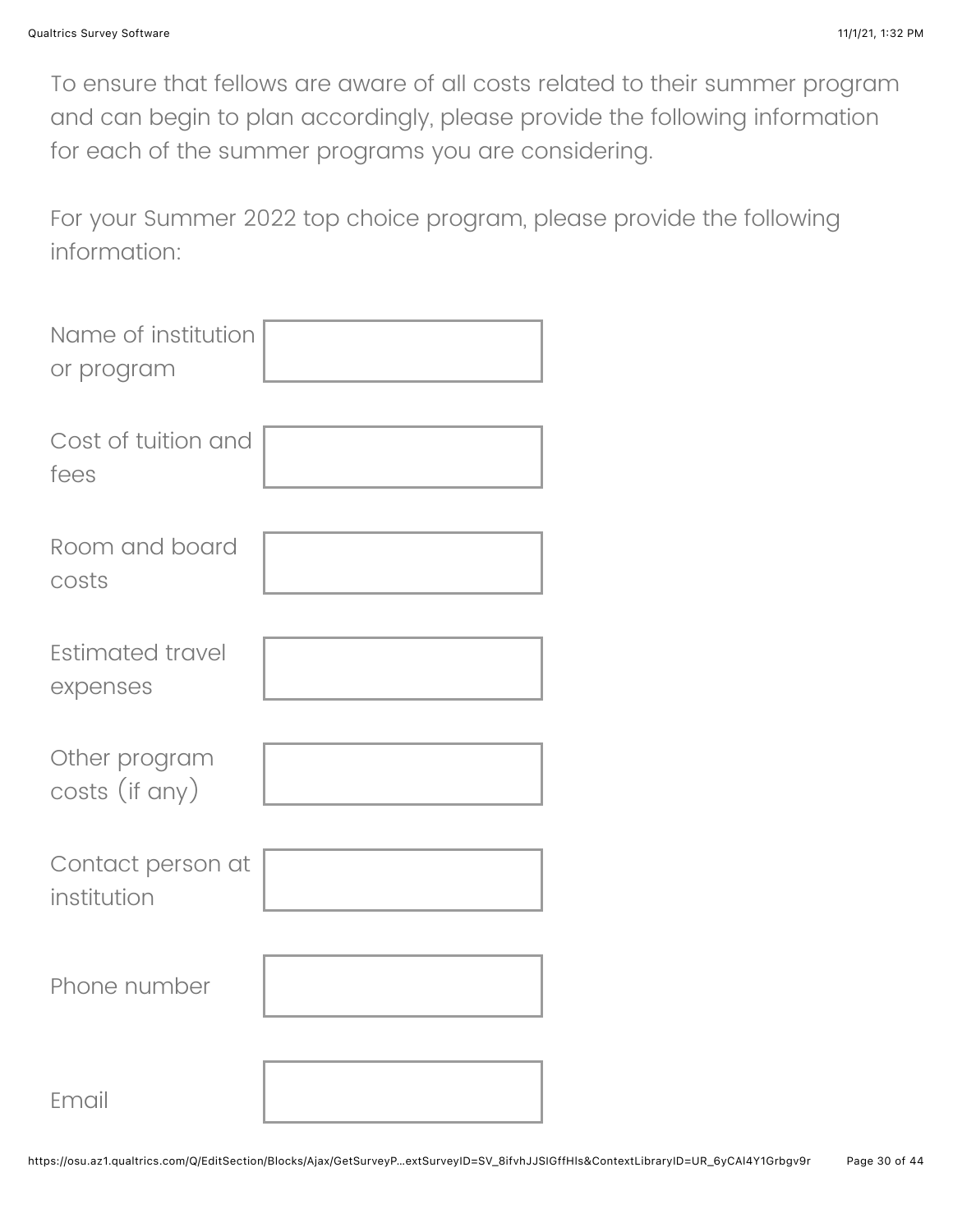| Website with    |  |
|-----------------|--|
| program         |  |
| information and |  |
| costs           |  |

Please upload any information relevant to the budget of this program (email documentation, program brochures with costs, etc.). Applicants needing assistance with accessibility to upload required documents can contact CLAS Assistant Director Mark Hoff at [hoff.96@osu.edu](mailto:clas@osu.edu) or (614) 688-1919.

Do you plan to apply for a back-up program in case you are not admitted to your top choice program?

Yes

No

For your Summer 2022 second choice program, please provide the following information:

| Name of institution I |  |
|-----------------------|--|
| or program            |  |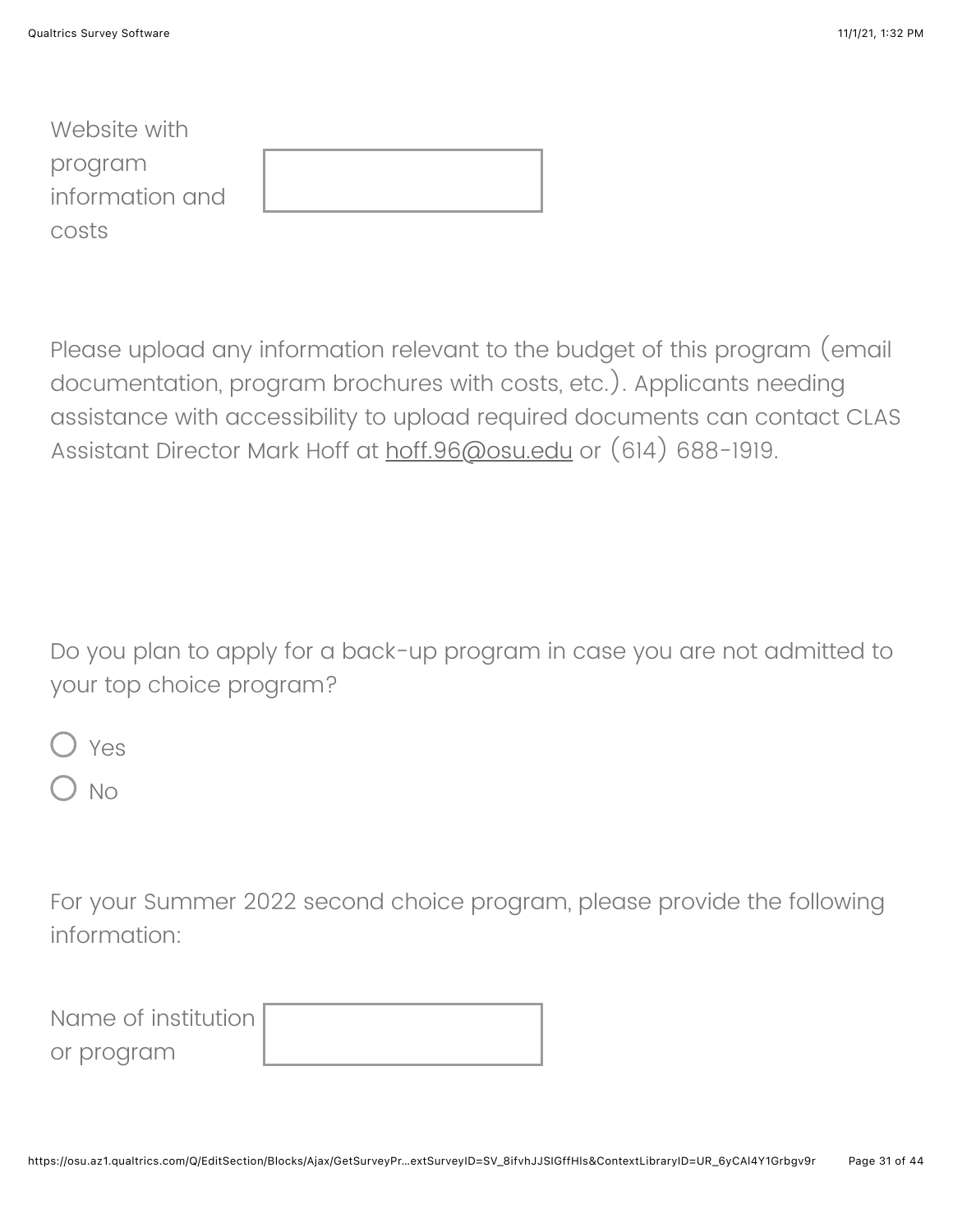| Cost of tuition and<br>fees                         |  |
|-----------------------------------------------------|--|
| Room and board<br>costs                             |  |
| <b>Estimated travel</b><br>expenses                 |  |
| Other program<br>costs (if any)                     |  |
| Contact person at<br>institution                    |  |
| Phone number                                        |  |
| Email                                               |  |
| Website with<br>program<br>information and<br>costs |  |

Please upload any information relevant to the budget of this program (email documentation, program brochures with costs, etc.). Applicants needing assistance with accessibility to upload required documents can contact CLAS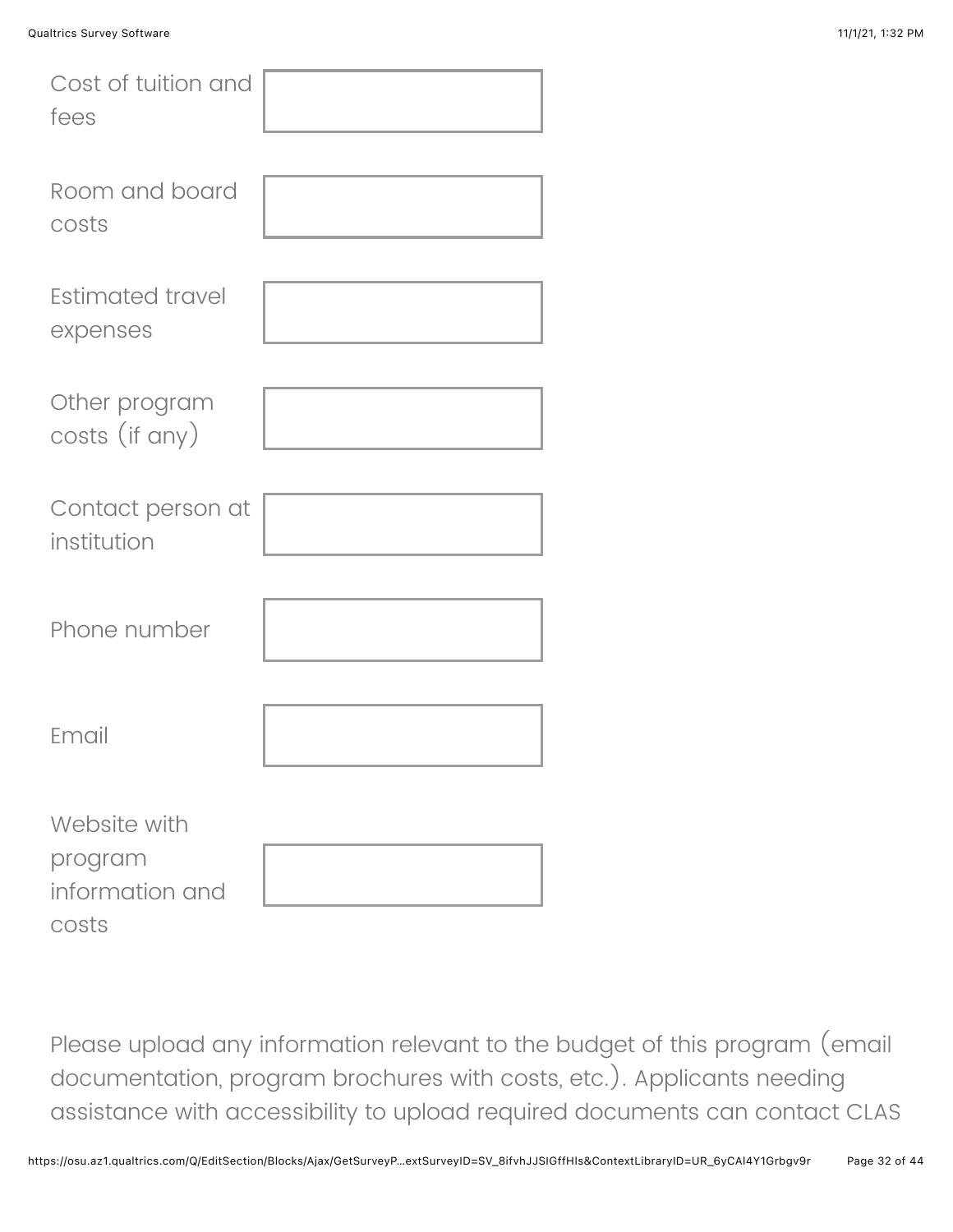## Assistant Director Mark Hoff at [hoff.96@osu.edu](mailto:clas@osu.edu) or (614) 688-1919.

### **Academic Year Budget Estimate**

For Academic Year 2022-2023, do you intend to remain at The Ohio State University for the entire academic year for your studies?

Yes

) No

For autumn 2022, please select the location where you plan to study:

- $\bigcirc$  The Ohio State University
- $\bigcirc$  other domestic institution
- Overseas institution or program

For spring 2023, please select the location where you plan to study:

- $\bigcirc$  The Ohio State University
- $\bigcirc$  other domestic institution
- $\overline{\phantom{a}}$  Overseas institution or program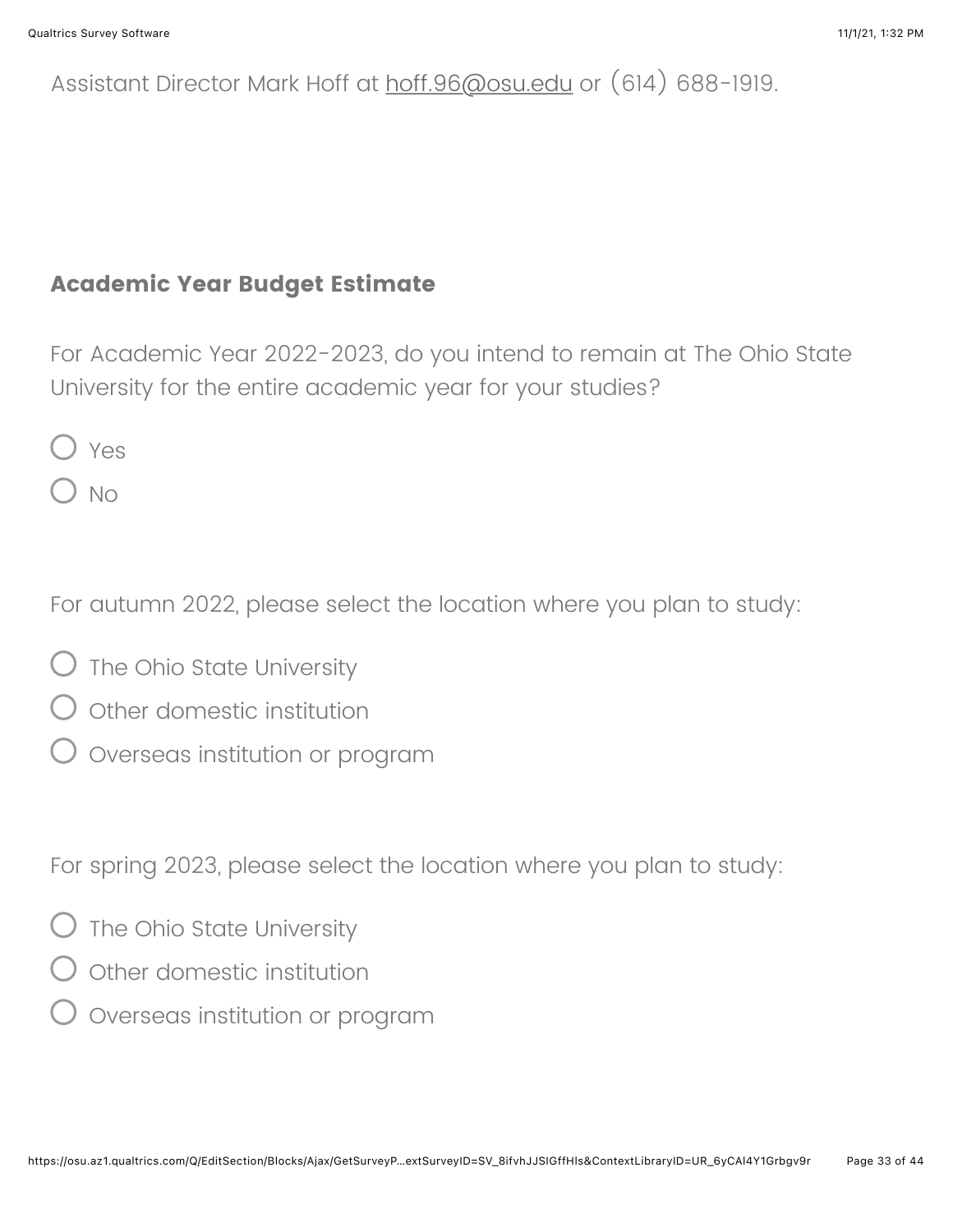In addition to a \$5,000 stipend, Academic Year undergraduate fellows receive support for up to \$10,000 in tuition and academic-related fees. FLAS recipients are responsible for paying tuition exceeding this amount as well as room, board, and travel expenses from their FLAS stipends or their own funds. To ensure that fellows are aware of all costs related to their academic year studies at another institution and can begin to plan accordingly, please provide the following information for each of the programs you are considering.

For your Academic Year 2022-2023 top choice program, please provide the following information:

| Name of institution<br>or program |  |
|-----------------------------------|--|
| Cost of tuition and<br>fees       |  |
| Room and board<br>costs           |  |
| Estimated travel<br>expenses      |  |
| Other program<br>costs (if any)   |  |
| Contact person at<br>institution  |  |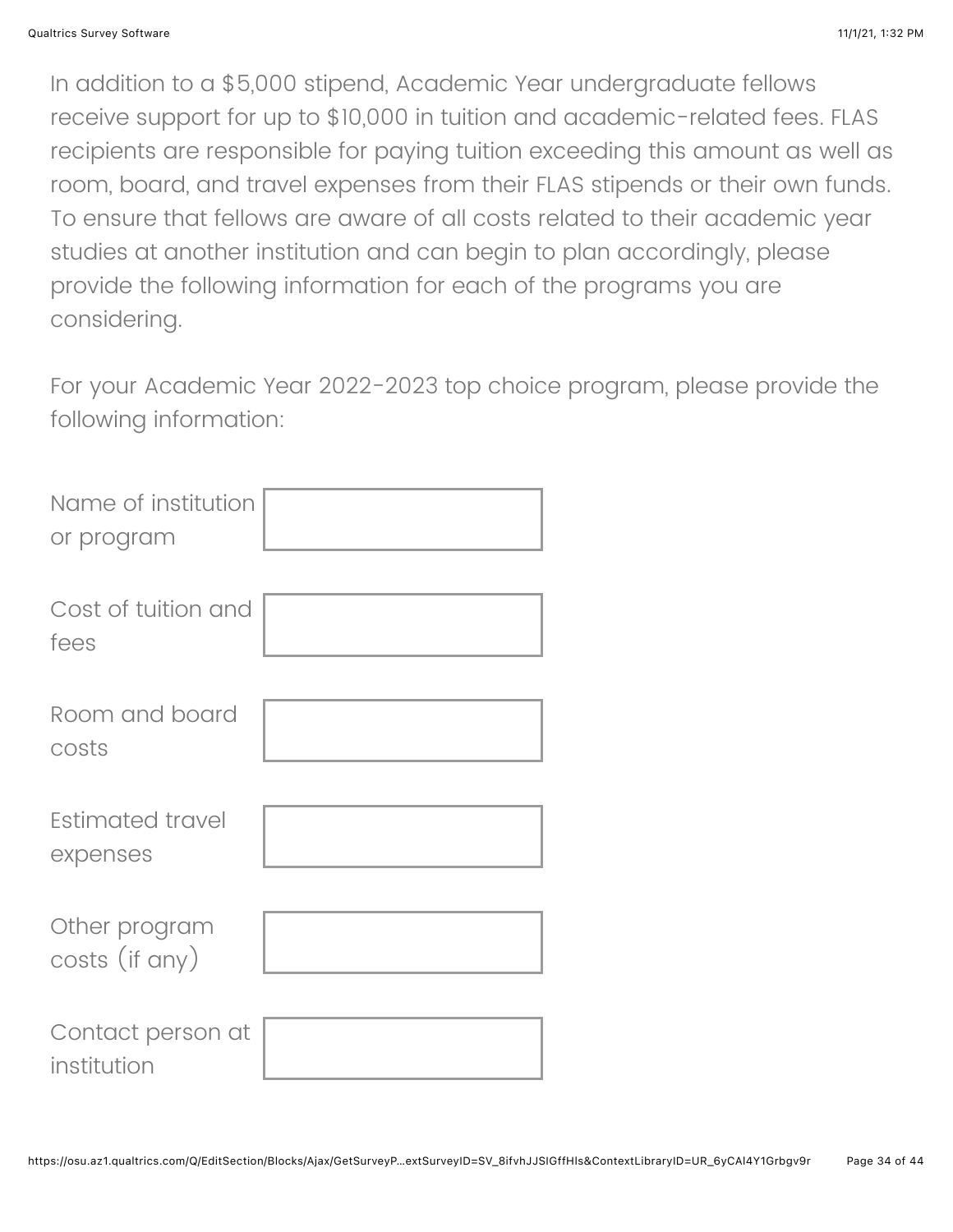| Phone number    |  |
|-----------------|--|
| Email           |  |
| Website with    |  |
| program         |  |
| information and |  |
| costs           |  |

In addition to a \$15,000 stipend, Academic Year graduate/professional fellows receive support for up to \$18,000 in tuition and academic-related fees. FLAS recipients are responsible for paying tuition exceeding this amount as well as room, board, and travel expenses from their FLAS stipends or their own funds. To ensure that fellows are aware of all costs related to their academic year studies at another institution and can begin to plan accordingly, please provide the following information for each of the programs you are considering.

For your Academic Year 2022-2023 top choice program, please provide the following information:

| Name of institution         |  |
|-----------------------------|--|
| or program                  |  |
| Cost of tuition and<br>fees |  |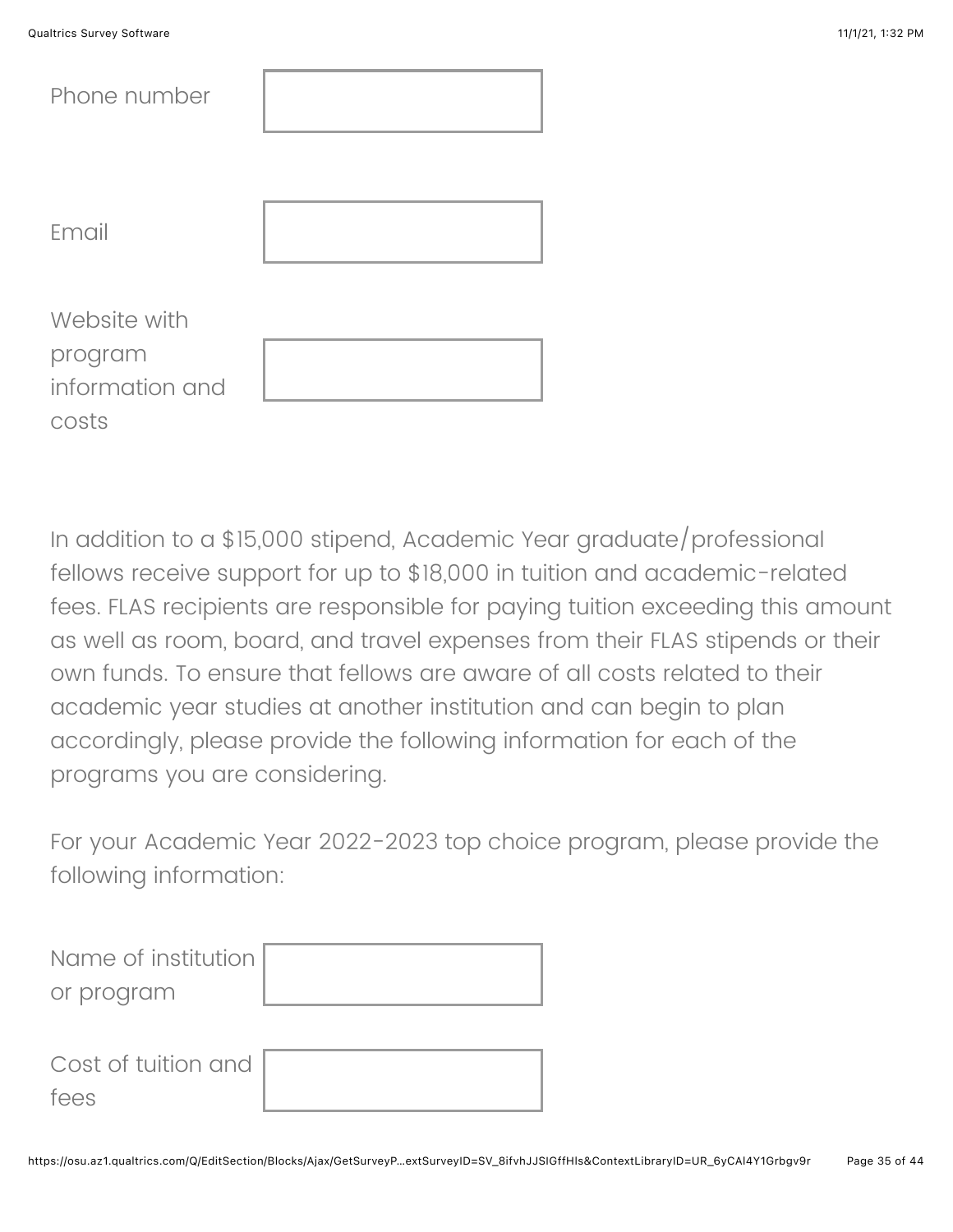| Room and board<br>costs                             |  |
|-----------------------------------------------------|--|
| Estimated travel<br>expenses                        |  |
| Other program<br>costs (if any)                     |  |
| Contact person at<br>institution                    |  |
| Phone number                                        |  |
| Email                                               |  |
| Website with<br>program<br>information and<br>costs |  |

Please upload any information relevant to the budget of this program (email documentation, program brochures with costs, etc.). Applicants needing assistance with accessibility to upload required documents can contact CLAS Assistant Director Mark Hoff at [hoff.96@osu.edu](mailto:clas@osu.edu) or (614) 688-1919.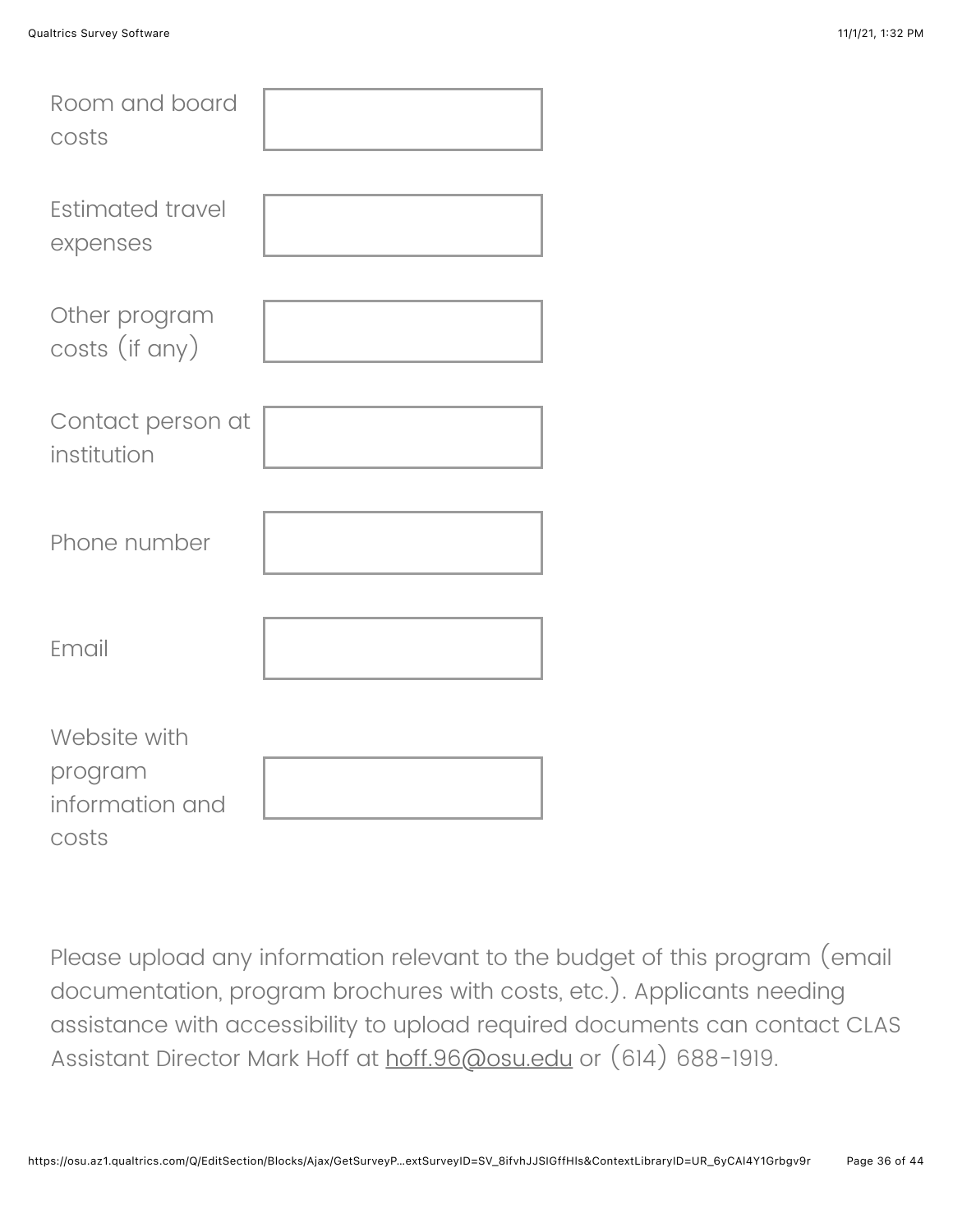Do you plan to apply for other programs in case you are not admitted to your top choice program?

 $O$  No

- Yes, 1 other program
- $\bigcirc$  Yes, 2 other programs

For your Academic Year 2022-2023 second choice program, please provide the following information:

| Name of institution<br>or program |  |
|-----------------------------------|--|
| Cost of tuition and<br>fees       |  |
| Room and board<br>costs           |  |
| Estimated travel<br>expenses      |  |
| Other program<br>costs (if any)   |  |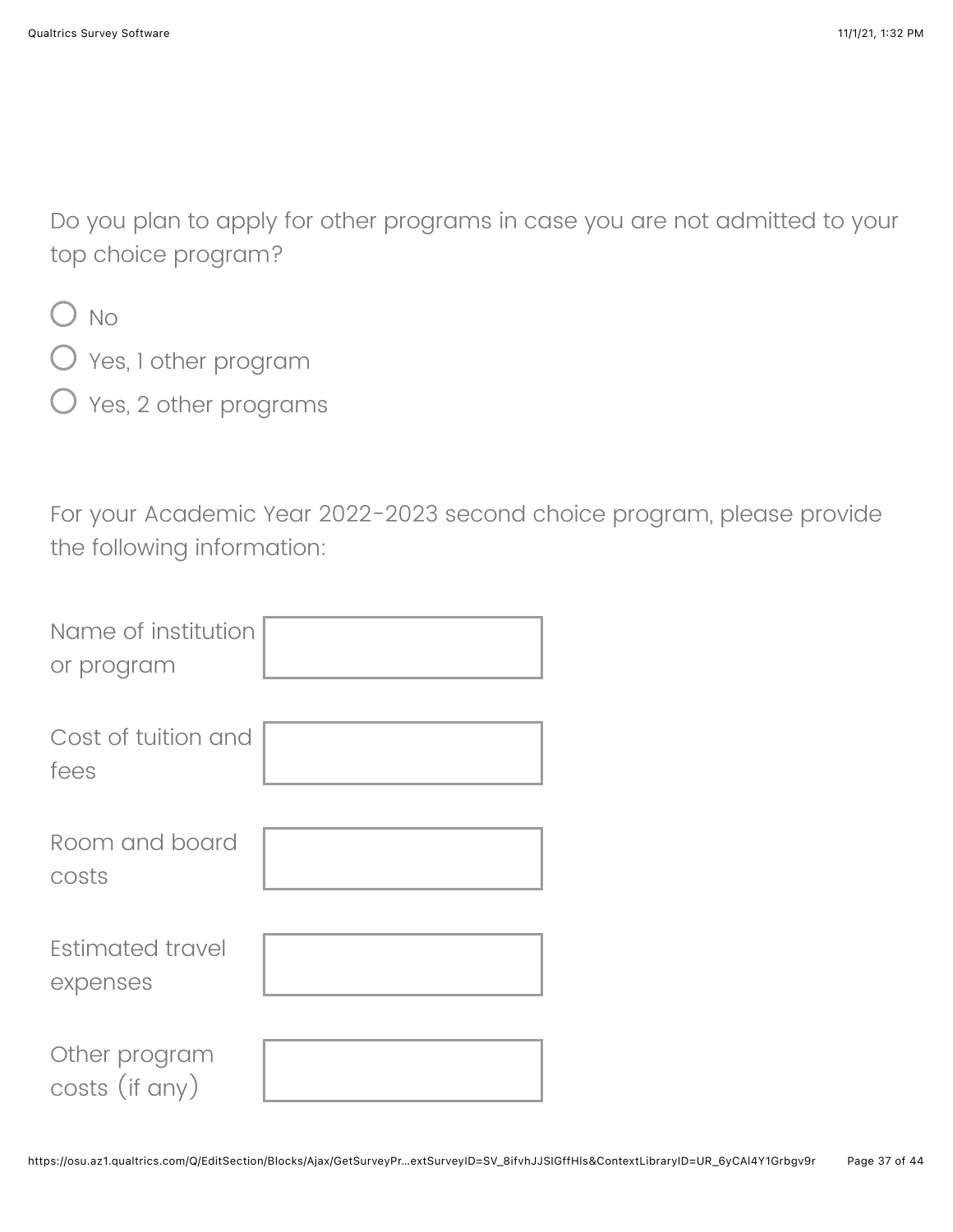| Contact person at<br>institution                    |  |
|-----------------------------------------------------|--|
| Phone number                                        |  |
| Email                                               |  |
| Website with<br>program<br>information and<br>costs |  |

Please upload any information relevant to the budget of this program (email documentation, program brochures with costs, etc.). Applicants needing assistance with accessibility to upload required documents can contact CLAS Assistant Director Mark Hoff at [hoff.96@osu.edu](mailto:clas@osu.edu) or (614) 688-1919.

For your Academic Year 2022-2023 third choice program, please provide the following information:

Name of institution or program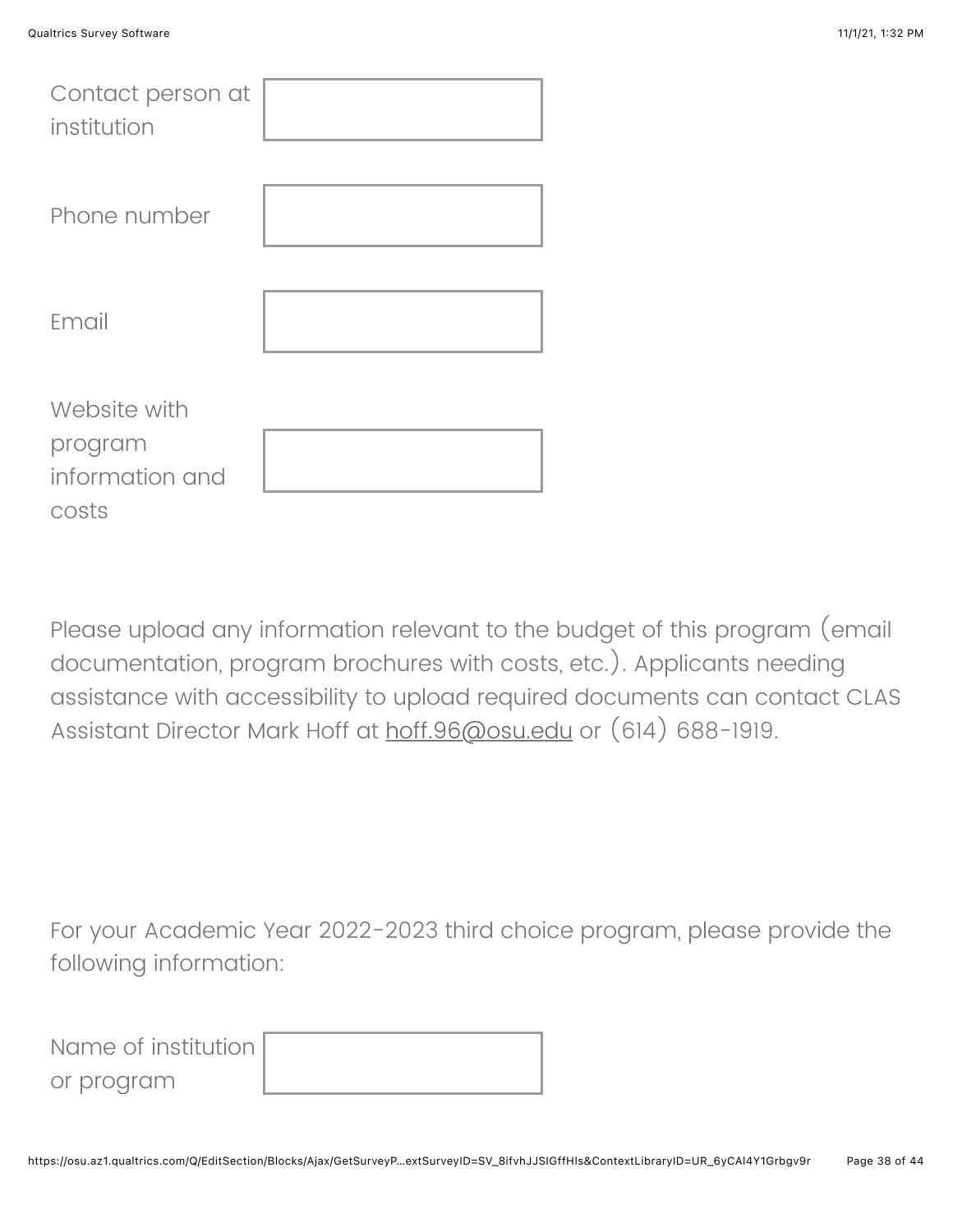| Cost of tuition and<br>fees                         |  |
|-----------------------------------------------------|--|
| Room and board<br>costs                             |  |
| <b>Estimated travel</b><br>expenses                 |  |
| Other program<br>costs (if any)                     |  |
| Contact person at<br>institution                    |  |
| Phone number                                        |  |
| Email                                               |  |
| Website with<br>program<br>information and<br>costs |  |

Please upload any information relevant to the budget of this program (email documentation, program brochures with costs, etc.). Applicants needing assistance with accessibility to upload required documents can contact CLAS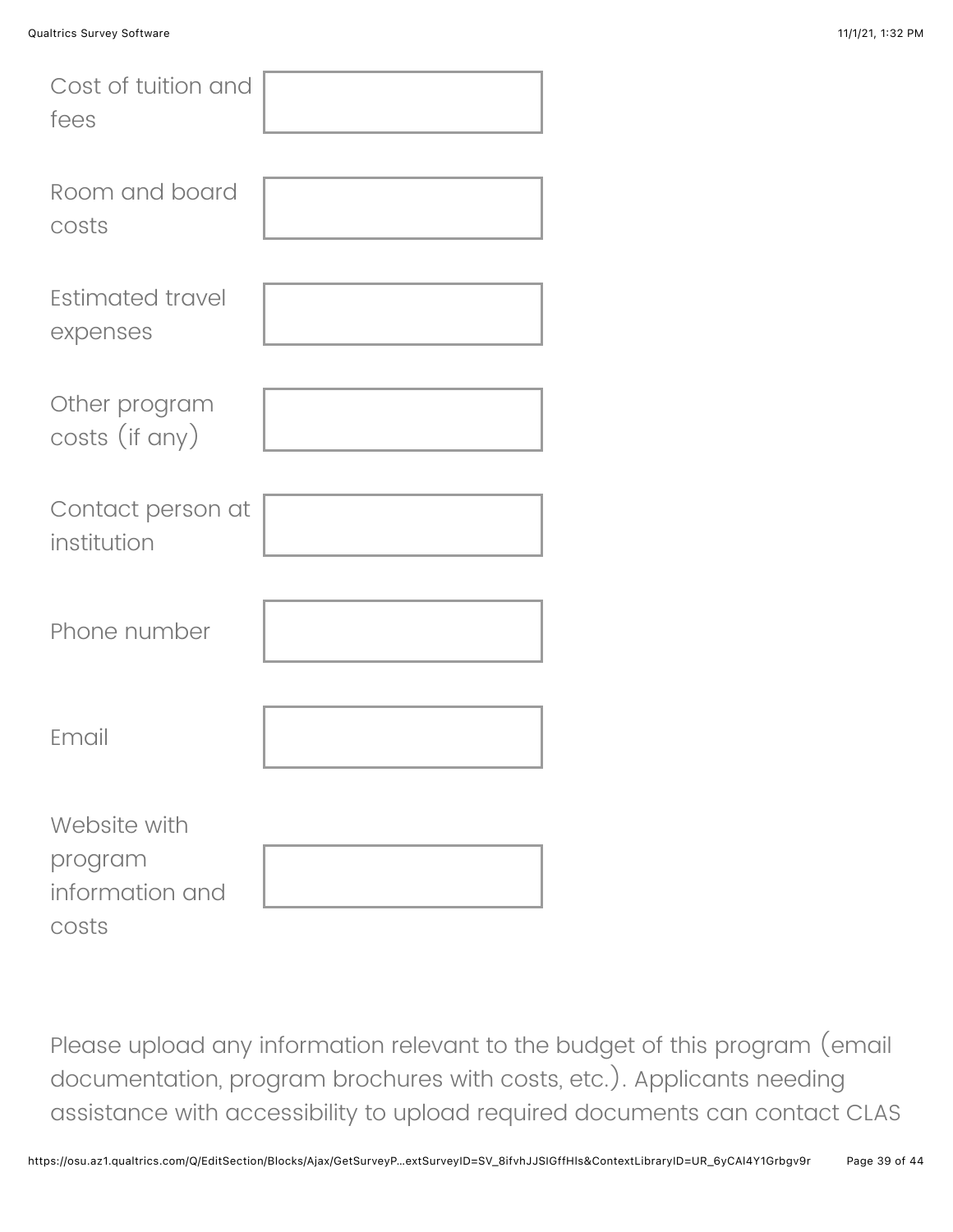# Assistant Director Mark Hoff at [hoff.96@osu.edu](mailto:clas@osu.edu) or (614) 688-1919.

#### **References**

A complete application will include three letters of recommendation. Provide information on Referee 1. Read the guidance in the relevant FLAS Information Sheet for further information on selecting referees. If applying for different languages in the Summer and Academic Year competitions, or to the competitions in the other area studies centers, the applicant should ask the referee to address the suitability of the proposed language study programs. [FLAS Recommendation Form](https://clas.osu.edu/sites/default/files/2021-09/2022-23%20CLAS%20FLAS%20Recommendation%20Form.pdf)

| Name                 |  |
|----------------------|--|
| Title                |  |
| Institution          |  |
| <b>Email Address</b> |  |

A complete application will include three letters of recommendation. Provide information on Referee 2. Read the guidance in the relevant FLAS Information Sheet for further information on selecting referees. If applying for different languages in the Summer and Academic Year competitions, or to the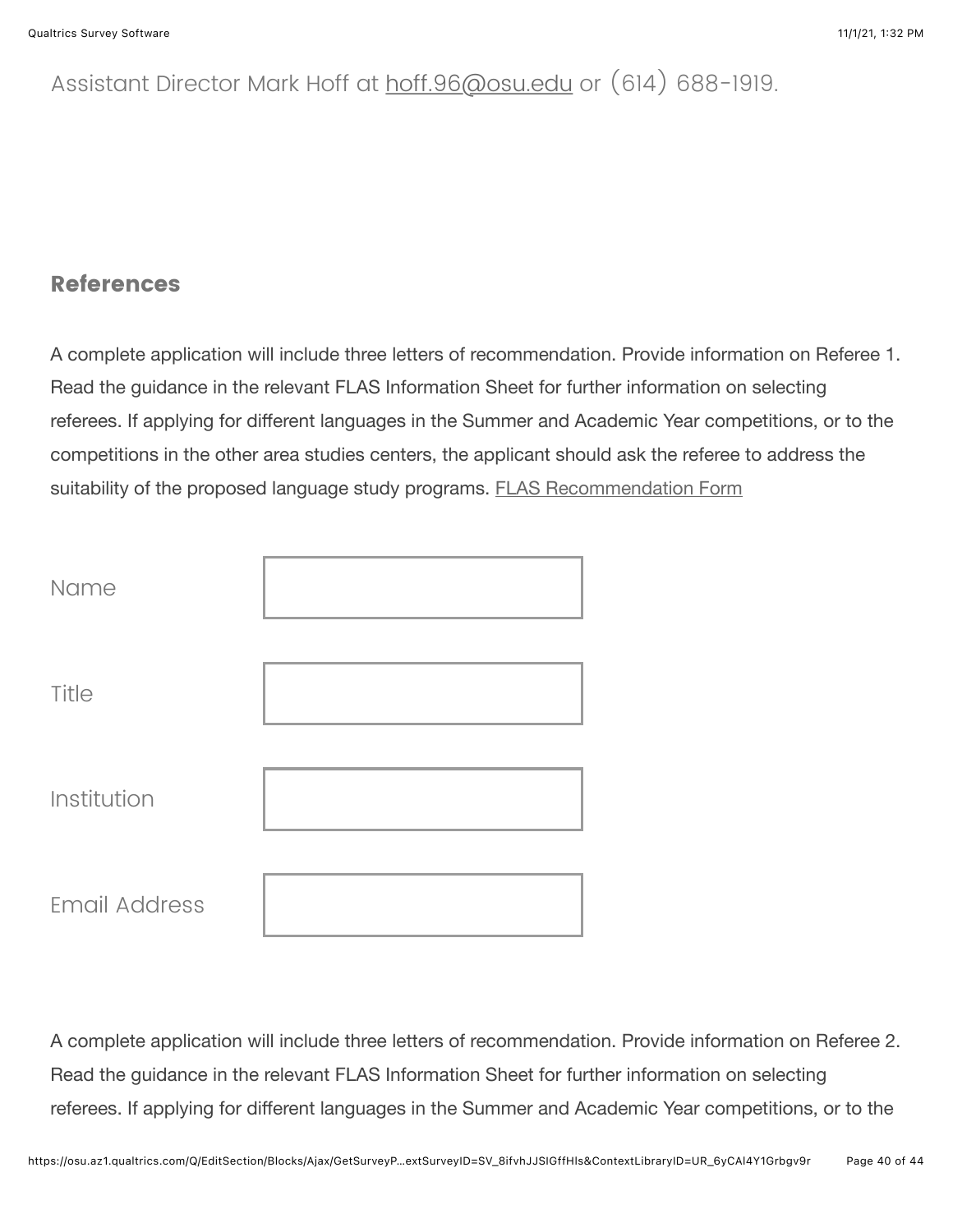competitions in the other area studies centers, the applicant should ask the referee to address the suitability of the proposed language study programs. [FLAS Recommendation Form](https://clas.osu.edu/sites/default/files/2021-09/2022-23%20CLAS%20FLAS%20Recommendation%20Form.pdf)

| Name                 |  |
|----------------------|--|
| Title                |  |
| Institution          |  |
| <b>Email Address</b> |  |

A complete application will include three letters of recommendation. Provide information on Referee 3. Read the guidance in the relevant FLAS Information Sheet for further information on selecting referees. If applying for different languages in the Summer and Academic Year competitions, or to the competitions in the other area studies centers, the applicant should ask the referee to address the suitability of the proposed language study programs. [FLAS Recommendation Form](https://clas.osu.edu/sites/default/files/2021-09/2022-23%20CLAS%20FLAS%20Recommendation%20Form.pdf)

| Name  |  |
|-------|--|
| Title |  |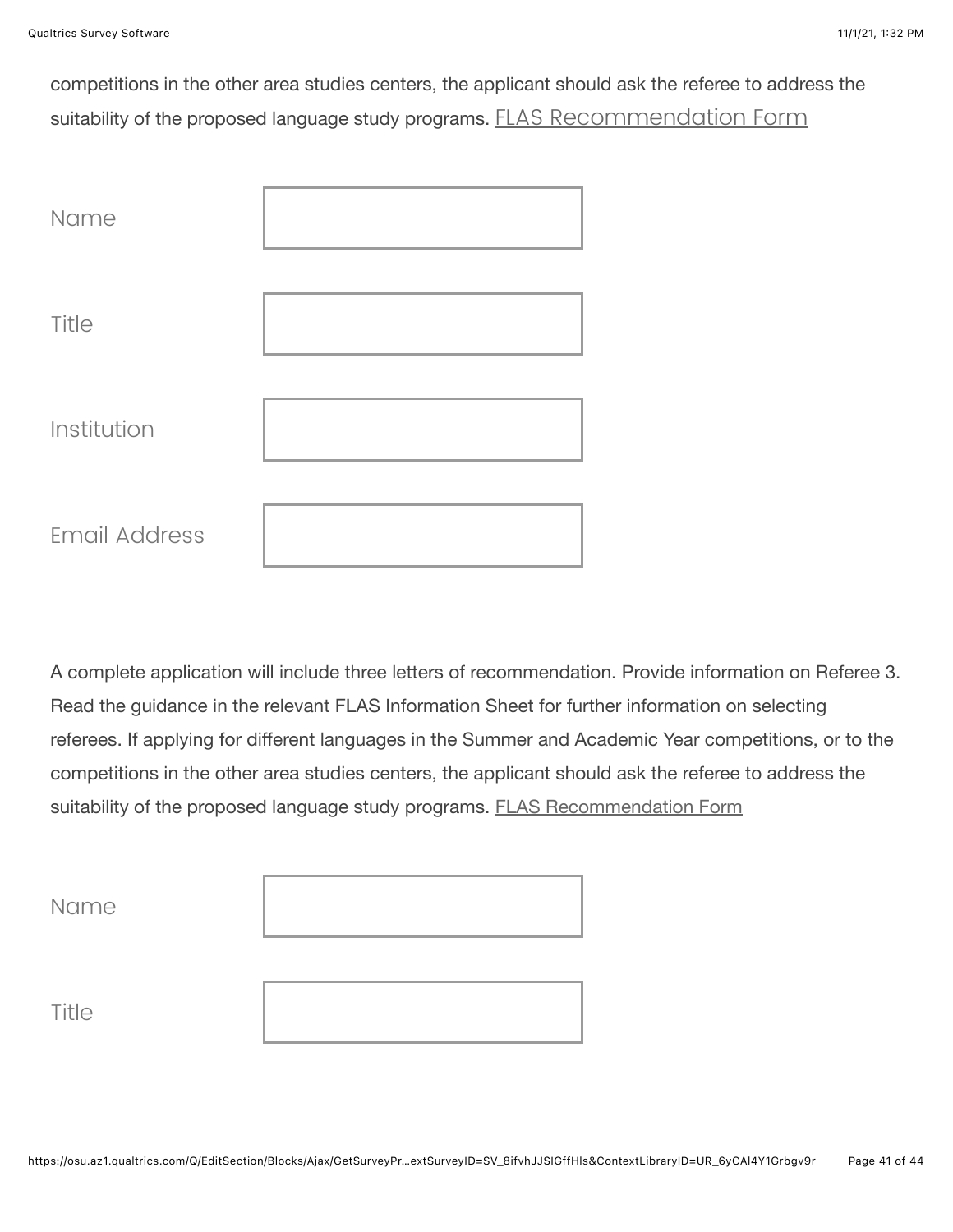| <b>Qualtrics Survey Software</b> | 11/1/21, 1:32 PM |
|----------------------------------|------------------|
|----------------------------------|------------------|

| Institution          |  |
|----------------------|--|
|                      |  |
| <b>Email Address</b> |  |

Are you applying for a FLAS in a different language for the summer or academic year?

Yes No

If you are applying for a FLAS in a different language for the summer or academic year, you need to submit a fourth letter of recommendation for your second language of study. Provide information on Referee 4. Read the guidance in the relevant FLAS Information Sheet for further information on selecting referees. If applying for different languages in the Summer and Academic Year competitions, or to the competitions in the other area studies centers, the applicant should ask the referee to address the suitability of the proposed language study programs.

| Name  |  |
|-------|--|
| Title |  |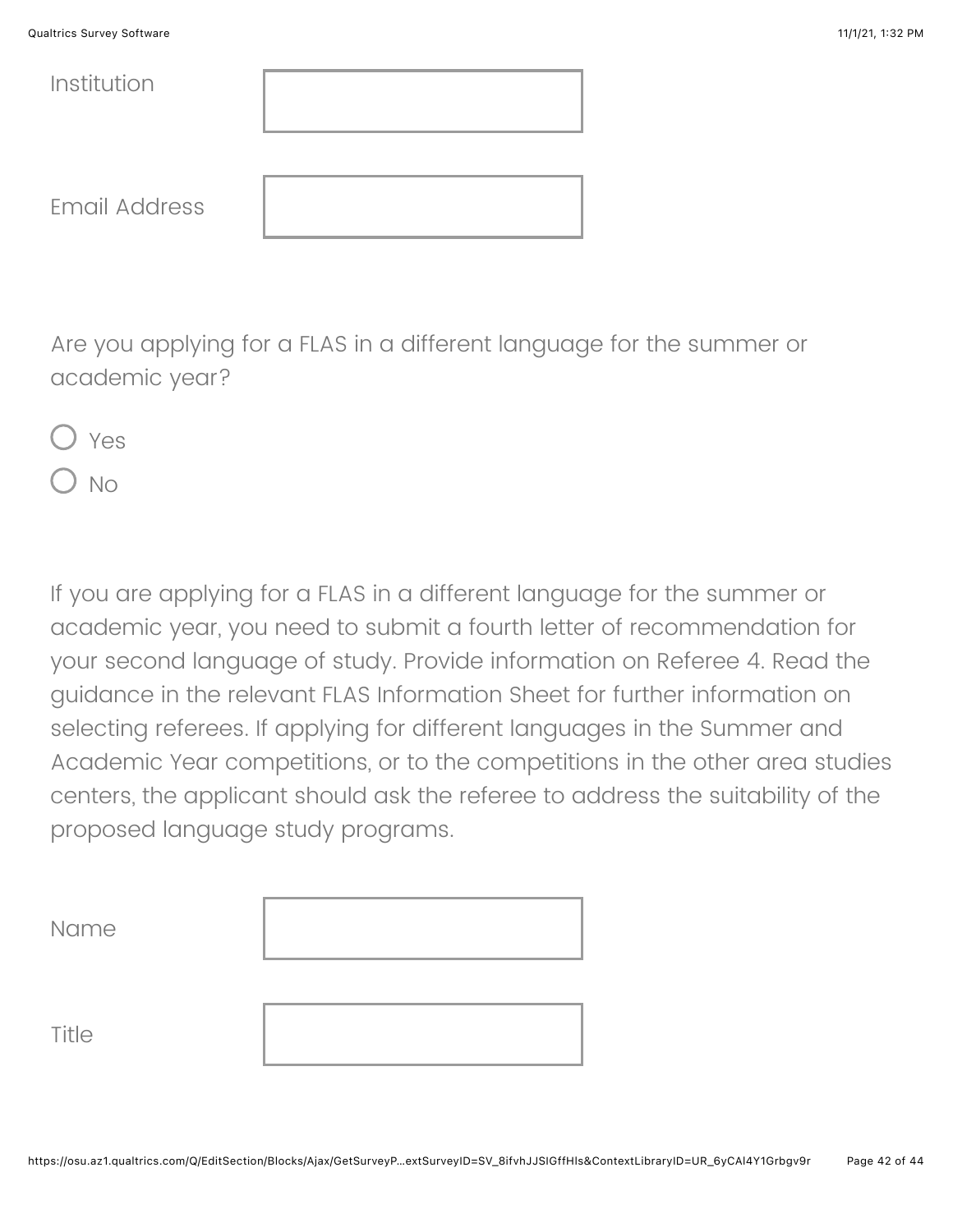| <b>Qualtrics Survey Software</b> | 11/1/21, 1:32 PM |
|----------------------------------|------------------|
|                                  |                  |

| Institution          |  |
|----------------------|--|
|                      |  |
| <b>Email Address</b> |  |

Please download the FLAS Recommendation Form below, complete the Student Section, then supply the form to your referees. The form is in fillable PDF format. It is each applicant's responsibility to ensure that referees submit their recommendation by the deadline of February 1, 2022.

## [2020-2021 CLAS FLAS Recommendation Form](https://clas.osu.edu/sites/default/files/2021-09/2022-23%20CLAS%20FLAS%20Recommendation%20Form.pdf)

### **FAFSA**

All applicants must separately submit the Free Application for Federal Student Financial Aid (FAFSA) to the Office of Student Financial Aid by OSU's priority deadline of February 1, 2022. The FAFSA can be accessed at <u>http://sfa.osu.edu</u>.

I understand that FAFSA submission is a requirement of the FLAS Fellowship application process, and that applicants who fail to submit a FAFSA will not be considered in the FLAS competition.